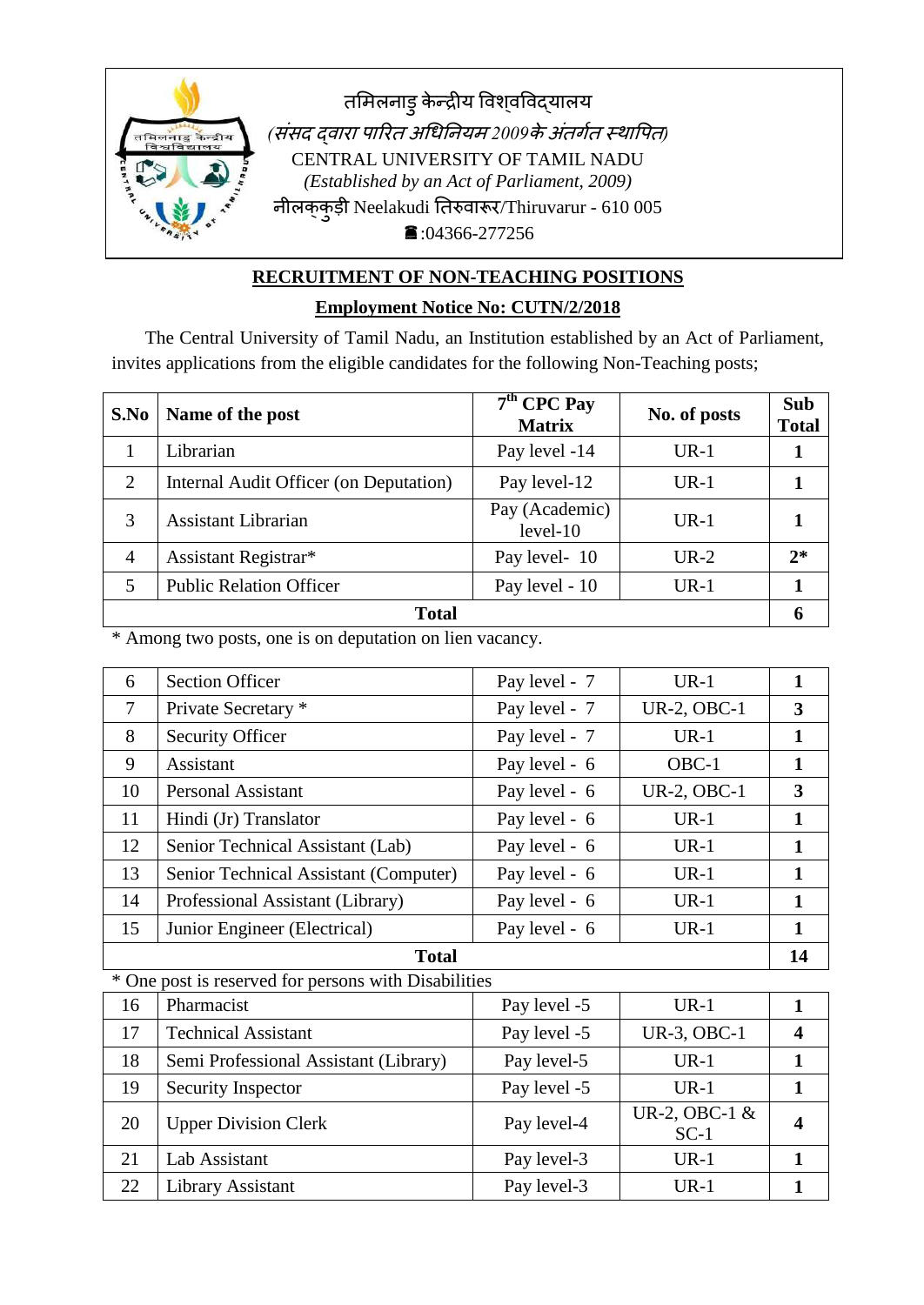| S.No         | Name of the post                 | $7th$ CPC Pay<br><b>Matrix</b> | No. of posts              | Sub<br><b>Total</b> |
|--------------|----------------------------------|--------------------------------|---------------------------|---------------------|
| 23           | <b>Lower Division Clerk</b>      | Pay level-2                    | UR-2, OBC-1 $&$<br>$SC-1$ | 4                   |
| 24           | Hindi Typist                     | Pay level-2                    | $UR-1$                    | 1                   |
| 25           | Cook                             | Pay level-2                    | $UR-2$                    | $\overline{2}$      |
| 26           | Peon /Office Attendant           | Pay level-1                    | $SC-1$                    |                     |
| 27           | <b>Hostel Attendant</b>          | Pay level-1                    | $UR-1$                    |                     |
| 28           | <b>Medical Attendant/Dresser</b> | Pay level-1                    | OBC-1                     |                     |
| <b>Total</b> |                                  |                                |                           | 23                  |

# **Eligibility Criteria (post wise):**

|                | Name of Post                       | Librarian                                                               |
|----------------|------------------------------------|-------------------------------------------------------------------------|
| $\overline{c}$ | Classification                     | $Group-A$                                                               |
| $\overline{3}$ | $7th$ CPC Pay Matrix               | Pay Matrix Level -14                                                    |
| $\overline{4}$ | Age Limit for Direct Recruits      | below 55 Years                                                          |
| 5 <sup>5</sup> | Education and other qualifications | <b>Essential: A</b>                                                     |
|                | required for direct recruits       | $\mathbf{i}$<br>Master Degree in Library Science/ Information           |
|                |                                    | Science/Documentation with at least 55% of marks or                     |
|                |                                    | its equivalent grade of 'B' in the UGC seven point                      |
|                |                                    | scale and consistently good academic record.                            |
|                |                                    | At least 13 years' as a Deputy Librarian in University<br>$\mathbf{ii}$ |
|                |                                    | Library or 18 years' experience as a College Librarian.                 |
|                |                                    | iii) Evidence of innovative Library service<br>and                      |
|                |                                    | organization of published work.                                         |
|                |                                    | Desirable: M.Phil./Ph.D degree in Library Science/                      |
|                |                                    | Information Science/ Documentation/ Achieves and                        |
|                |                                    | Manuscript Keeping.                                                     |
|                |                                    | <b>OR</b>                                                               |
|                |                                    | Deputy Librarian completing service of 03 years in the                  |
|                |                                    | AGP of Rs. 9000 and otherwise eligible as per conditions                |
|                |                                    | prescribed by the UGC Regulations, 2010 as amended                      |
|                |                                    | from time to time.                                                      |
|                |                                    | Note: Other conditions as per UGC Regulations, 2010                     |

|                | Name of Post                         | <b>Internal Audit Officer (on Deputation)</b>                 |
|----------------|--------------------------------------|---------------------------------------------------------------|
| 2              | Classification                       | $Group-A$                                                     |
| 3              | $7th$ CPC Pay Matrix                 | Pay Matrix Level -12                                          |
| $\overline{4}$ | Age Limit for Direct Recruits        | 56 Years                                                      |
| $\overline{5}$ | In case of recruitment by promotion/ | <b>Deputation:</b> By drawing officers belonging to Audit and |
|                | deputation/absorption, grades from   | Accounts Services or other similar organised Accounts         |
|                | which<br>promotion/                  | Services in Central / State Govt., holding analogous posts    |
|                | deputation/absorption to be made     | on regular basis.                                             |
|                |                                      | <b>OR</b>                                                     |
|                |                                      | with three years regular service in PB-3 (Rs.15600-39100)     |
|                |                                      | + Grade Pay Rs.6,600/- in the area of Audit and Accounts      |
|                |                                      | in any Govt. Department/ Autonomous Bodies.                   |
|                |                                      | OR                                                            |
|                |                                      | with five years regular service in PB-3 (Rs.15600-39100) +    |
|                |                                      | Grade Pay Rs.5,400/- in the area of Audit and Accounts in     |
|                |                                      | any Govt. Department/ Autonomous Bodies.                      |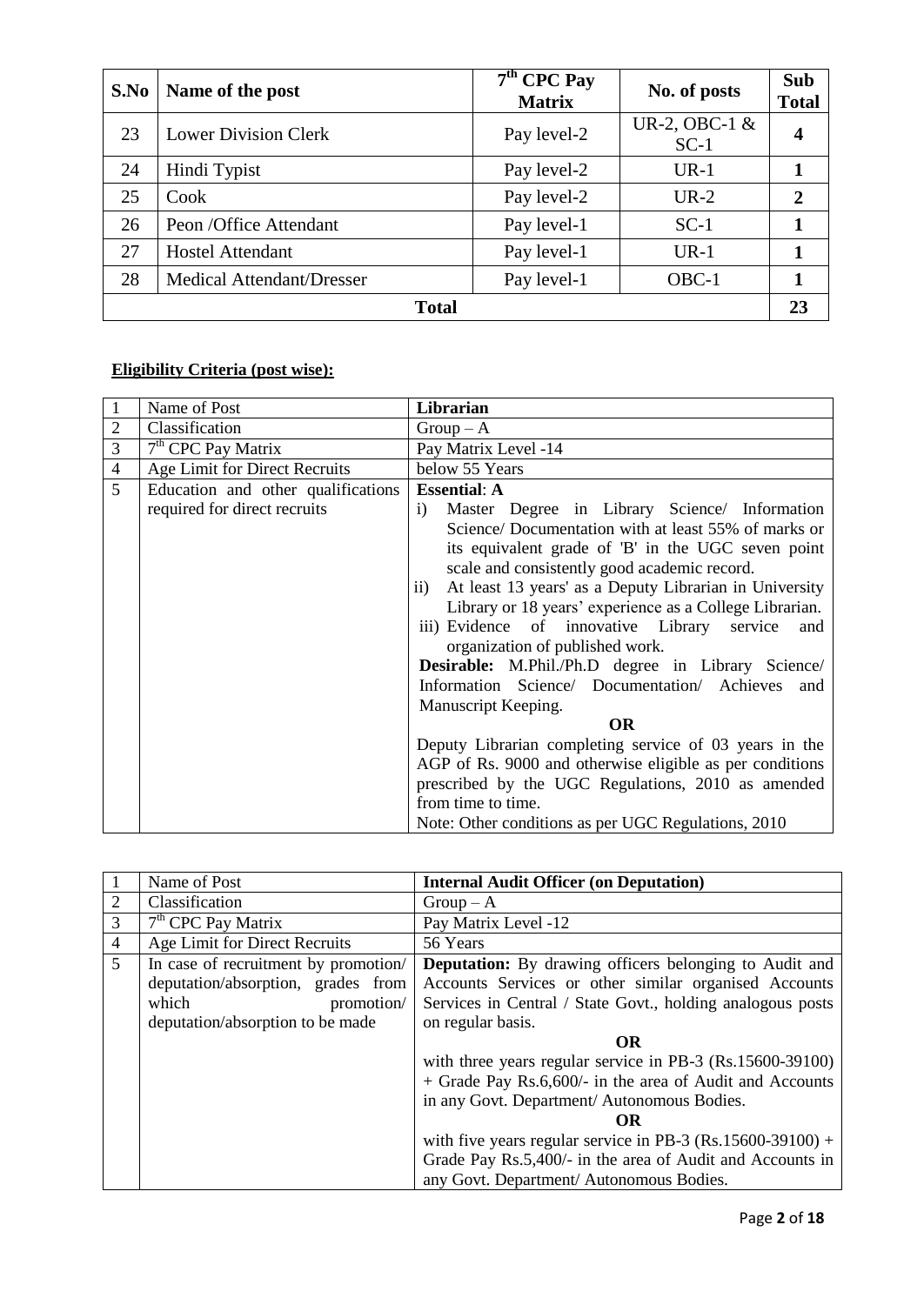| $\mathbf{1}$   | Name of Post                       | <b>Assistant Librarian</b>                                                                                                                                                                                                                                                                                                                                                                                                                                                                                                                                                                                                                                                                                                                                                                                                                                 |
|----------------|------------------------------------|------------------------------------------------------------------------------------------------------------------------------------------------------------------------------------------------------------------------------------------------------------------------------------------------------------------------------------------------------------------------------------------------------------------------------------------------------------------------------------------------------------------------------------------------------------------------------------------------------------------------------------------------------------------------------------------------------------------------------------------------------------------------------------------------------------------------------------------------------------|
| $\mathbf{2}$   | Classification                     | $Group-A$                                                                                                                                                                                                                                                                                                                                                                                                                                                                                                                                                                                                                                                                                                                                                                                                                                                  |
| 3              | $7th$ CPC Pay Matrix               | Pay Matrix Level -10 (as per 7 <sup>th</sup> CPC)                                                                                                                                                                                                                                                                                                                                                                                                                                                                                                                                                                                                                                                                                                                                                                                                          |
| $\overline{4}$ | Age Limit for Direct Recruits      | 40 Years                                                                                                                                                                                                                                                                                                                                                                                                                                                                                                                                                                                                                                                                                                                                                                                                                                                   |
| $\overline{5}$ | Education and other qualifications | <b>Essential:</b>                                                                                                                                                                                                                                                                                                                                                                                                                                                                                                                                                                                                                                                                                                                                                                                                                                          |
|                | required for direct recruits       | Master's Degree in Library Science /<br>$\mathbf{i}$<br>Information Science / Documentation or an<br>equivalent professional degree with at least<br>55% marks (or an equivalent grade in a point<br>scale wherever grading system is followed)<br>and a consistently Good Academic Record<br>with knowledge of computerization of<br>Library.<br>$\mathbf{ii}$<br>Qualifying in the National Level Test<br>conducted for the purpose by the UGC or any<br>other agency approved by the UGC.<br>However candidates, who are or have been awarded<br>Ph.D. degree in accordance with the "(Minimum<br>Standards and Procedure for Award of Ph.D. Degree).<br>Regulations 2016, shall be exempted from the<br>requirement of the minimum eligibility condition of<br>NET/SLET/SET.<br>Desirable: PG Diploma in Library Automation and<br>networking or PGDCA |

| Name of Post                  | <b>Assistant Registrar</b> |
|-------------------------------|----------------------------|
| <b>Classification</b>         | $Group-A$                  |
| $7th$ CPC Pay Matrix          | Pay Matrix Level -10       |
| Age Limit for Direct Recruits | 40 Years                   |

#### Assistant Registrar Post No: 1

|   | 71331314111 IXCEIStraf I OSt IVO. 1 |  |                                                          |
|---|-------------------------------------|--|----------------------------------------------------------|
| 5 | Education and other qualifications  |  | <b>Essential:</b>                                        |
|   | required for direct recruits        |  | Master's Degree with at least 55% of marks or its        |
|   |                                     |  | equivalent grade of 'B' in the UGC seven-point scale.    |
|   |                                     |  | Desirable:                                               |
|   |                                     |  | 1. Five years of experience in supervisory level in      |
|   |                                     |  | Finance and Accounts/ Project Monitoring / Project       |
|   |                                     |  | Cell / Hostel Administration / Students affairs of the   |
|   |                                     |  | Educational                                              |
|   |                                     |  | Institutions/ Universities/ Research Institutions in the |
|   |                                     |  | erstwhile Scale of Rs.9,300 - 34,800/- with Grade        |
|   |                                     |  | pay Rs.4,600/- or holding analogous post.                |
|   |                                     |  | 3. Knowledge of Computer Applications.                   |

# Assistant Registrar Post No: 2 (on Deputation) Age : Not exceeding the 56 years

| Education and other qualifications | <b>Essential:</b>                                     |
|------------------------------------|-------------------------------------------------------|
| required for direct recruits       | Master's Degree with at least 55% of marks or its     |
|                                    | equivalent grade of 'B' in the UGC seven-point scale. |
|                                    | Desirable:                                            |
|                                    | 1. Five years of experience in supervisory level in   |
|                                    | Administration/<br>Establishment/<br>Finance/         |
|                                    | Examination/ Purchase /Academic of the University     |
|                                    | in the Scale of Rs.9,300 - 34,800/- with Grade pay    |
|                                    | $Rs.4,600/-$ or holding analogous post.               |
|                                    | Knowledge of Computer Applications.<br>2.             |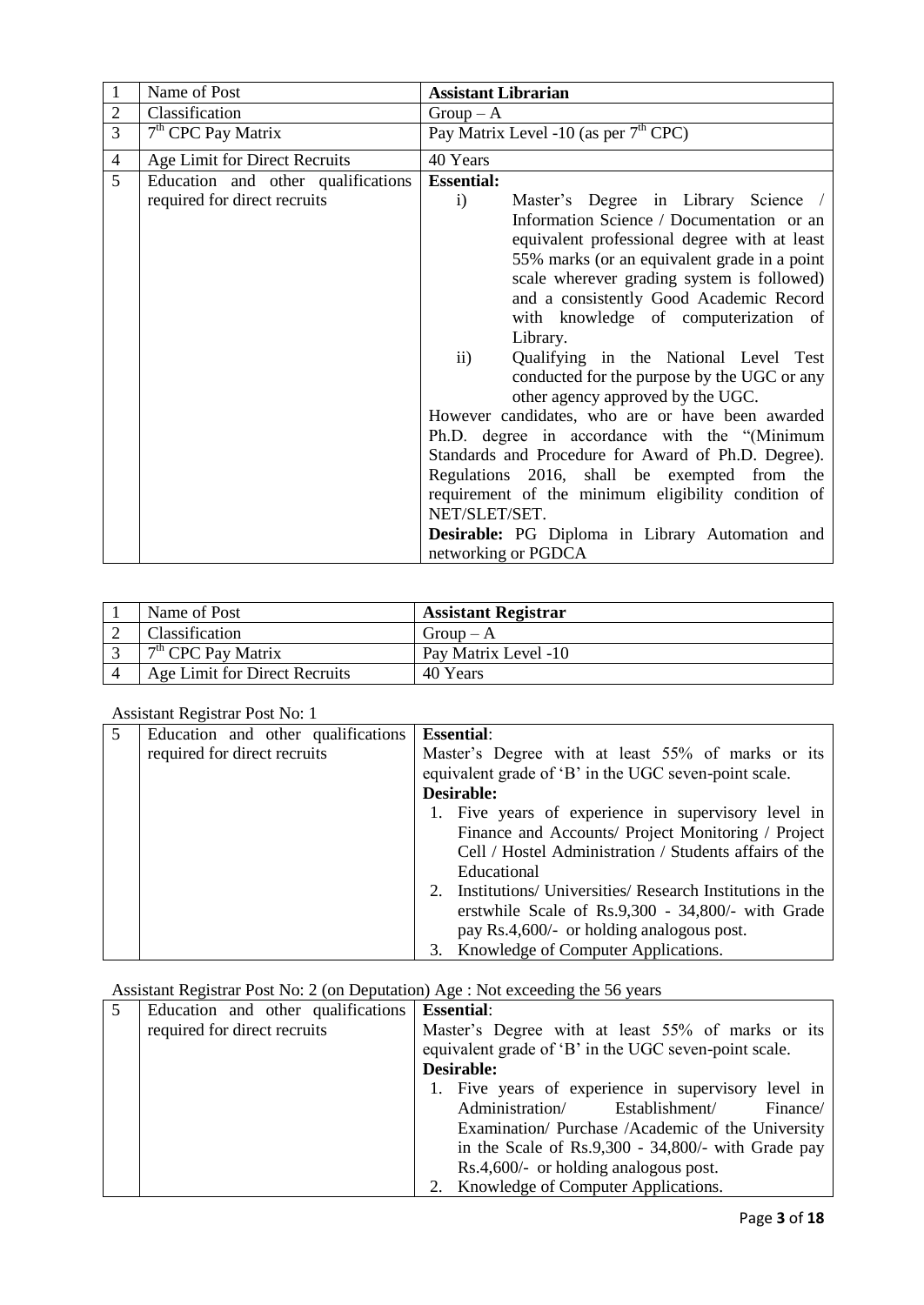|                | Name of Post                       | <b>Public Relation Officer</b>                          |
|----------------|------------------------------------|---------------------------------------------------------|
| 2              | Classification                     | $Group-A$                                               |
| 3              | $7th$ CPC Pay Matrix               | Pay Matrix Level -10                                    |
| $\overline{4}$ | Age Limit for Direct Recruits      | 40 Years                                                |
| 5              | Education and other qualifications | <b>Essential:</b>                                       |
|                | required for direct recruits       | Masters' Degree with at least 55% of marks or its<br>i. |
|                |                                    | equivalent grade of B in the UGC 7 point scale in       |
|                |                                    | Journalism and Mass Communication from recognized       |
|                |                                    | University / Institute.                                 |
|                |                                    | <b>OR</b>                                               |
|                |                                    | Masters' Degree in any discipline with First Division   |
|                |                                    | and P.G. Diploma in journalism and Mass                 |
|                |                                    | Communication from recognized University / Institute    |
|                |                                    | ii. At least five years' experience in the editorial    |
|                |                                    | department/ Centre of any established English/ Tamil    |
|                |                                    | Newspaper accredited with ABC, National News            |
|                |                                    | Agencies, Radio or Television, Film Media, reputed      |
|                |                                    | advertising agencies with excellent command of          |
|                |                                    | speaking in English and Tamil.                          |
|                |                                    | Desirable:                                              |
|                |                                    | Knowledge of Tamil and Hindi                            |

|                | Name of Post                       |                               | <b>Section Officer</b>                                                                                                                                                                                                                                                                                                                                               |  |
|----------------|------------------------------------|-------------------------------|----------------------------------------------------------------------------------------------------------------------------------------------------------------------------------------------------------------------------------------------------------------------------------------------------------------------------------------------------------------------|--|
| 2              | Classification                     | $Group-B$                     |                                                                                                                                                                                                                                                                                                                                                                      |  |
| 3              | $7th$ CPC Pay Matrix               |                               | Pay Matrix Level - 7                                                                                                                                                                                                                                                                                                                                                 |  |
| $\overline{4}$ | Age Limit for Direct Recruits      | 35 Years                      |                                                                                                                                                                                                                                                                                                                                                                      |  |
| $\overline{5}$ | Education and other qualifications | <b>Essential:</b>             |                                                                                                                                                                                                                                                                                                                                                                      |  |
|                | required for direct recruits       | $\mathbf{i}$<br>$\mathbf{ii}$ | A Bachelor's Degree in any discipline from any<br>recognised Institute/ University.<br>Three Years' experience as Assistant in the Scale<br>of Rs.9300 - 34800/- with Grade pay Rs.4200/- in<br>any Central / State Govt./ University/ PSU and<br>other Central or State Autonomous Institutions.<br>iii) Proficiency in Computer Operation, noting and<br>drafting. |  |

|                | Name of Post                       | <b>Private Secretary</b>                                                                                                                                    |
|----------------|------------------------------------|-------------------------------------------------------------------------------------------------------------------------------------------------------------|
| $\overline{2}$ | Classification                     | $Group-B$                                                                                                                                                   |
| 3              | $7th$ CPC Pay Matrix               | Pay Matrix Level - 7                                                                                                                                        |
| $\overline{4}$ | Age Limit for Direct Recruits      | 35 Years                                                                                                                                                    |
| 5              | Education and other qualifications | <b>Essential:</b>                                                                                                                                           |
|                | required for direct recruits       | 1. A Bachelor's Degree from a<br>recognized<br>University/Institute.                                                                                        |
|                |                                    | 2. At least 3 Years' experience as Personal Assistant in<br>a University/ Research establishment/ Central/ State<br>Govt. /PSU and other autonomous bodies. |
|                |                                    | 3. English/Hindi Stenography speed:120<br>wpm in<br>English or 100 wpm in Hindi                                                                             |
|                |                                    | 4. English/Hindi Type speed: 35 w.p.m. in English or<br>30 w.p.m.in Hindi.                                                                                  |
|                |                                    | 5. Knowledge of computer applications.                                                                                                                      |
|                |                                    | Desirable:                                                                                                                                                  |
|                |                                    | Proficiency in English $\&$ good communication skills.                                                                                                      |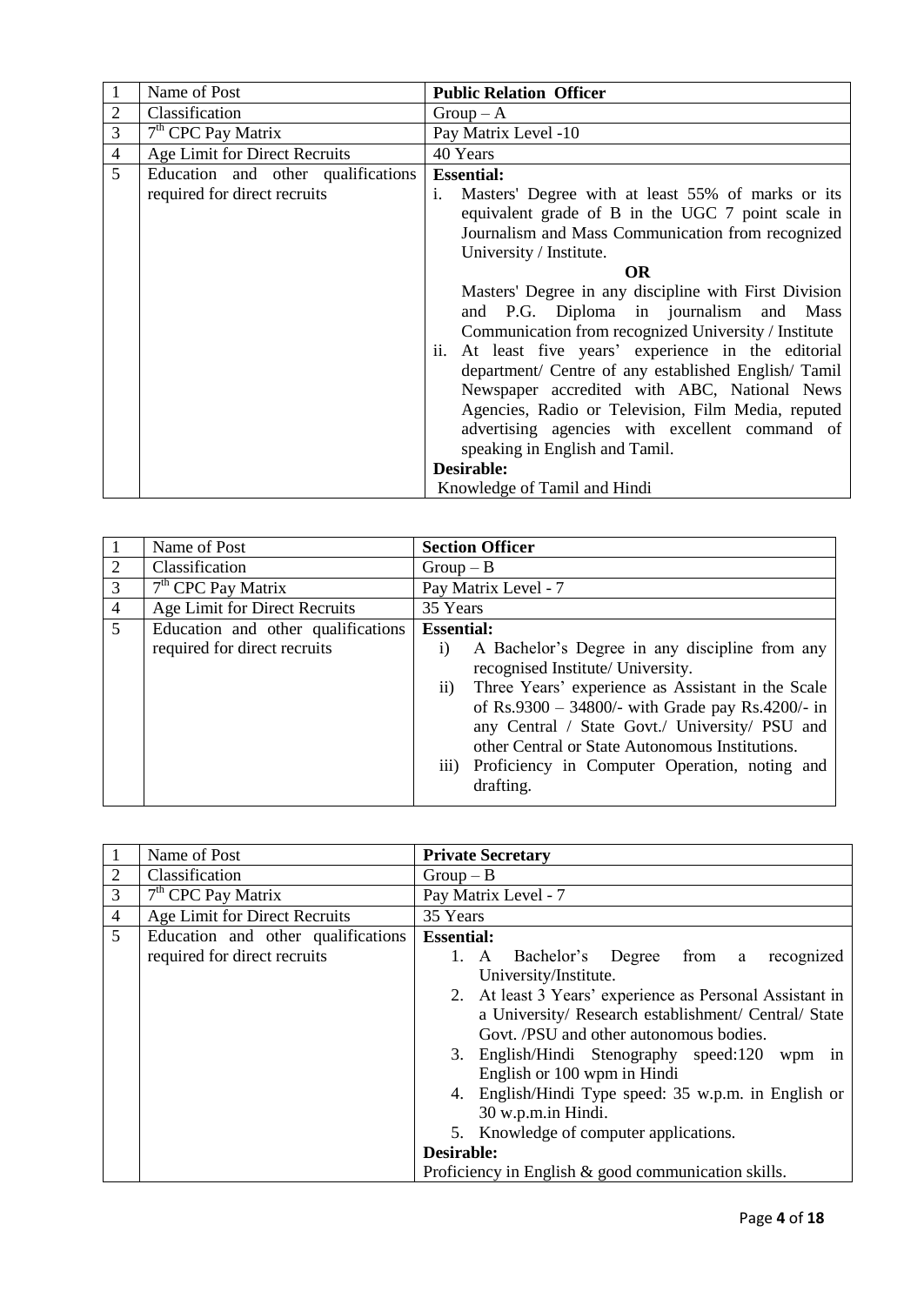|                | Name of Post                       | <b>Security Officer</b>                                  |
|----------------|------------------------------------|----------------------------------------------------------|
| $\overline{2}$ | Classification                     | $Group-B$                                                |
| 3              | $7th$ CPC Pay Matrix               | Pay Matrix Level - 7                                     |
| $\overline{4}$ | Age Limit for Direct Recruits      | 35 Years                                                 |
| 5              | Education and other qualifications | <b>Essential:</b>                                        |
|                | required for direct recruits       | Bachelor's Degree from a recognized University/          |
|                |                                    | Institution with five years experience as Security       |
|                |                                    | Supervisor / Supervisory Position in Security in a Govt. |
|                |                                    | Office, Educational Institute / Private Organisation of  |
|                |                                    | repute with an annual turnover of Rs.200/- Crores.       |
|                |                                    | OR                                                       |
|                |                                    | Persons who have served in the Army or such              |
|                |                                    | Uniformed Service at JCO level or equivalent or above,   |
|                |                                    | with 10th standard pass or Army class I Examination or   |
|                |                                    | an equivalent examination.                               |
|                |                                    | <b>AND</b>                                               |
|                |                                    | Holding a valid Driving License (LMV/Motor cycle).       |
|                |                                    | Desirable:                                               |
|                |                                    | Completion of a course in firefighting or unarmed        |
|                |                                    | combat course in Army or Para-military force.            |
|                |                                    | Knowledge in Computer applications.                      |
|                |                                    | should able to speak English, Hindi and Tamil            |

|                | Name of Post                       | <b>Assistant</b>                                   |
|----------------|------------------------------------|----------------------------------------------------|
| $\overline{2}$ | Classification                     | $Group-B$                                          |
| 3              | $7th$ CPC Pay Matrix               | Pay Matrix Level - 6                               |
| $\overline{4}$ | Age Limit for Direct Recruits      | 35 Years                                           |
| 5 <sup>5</sup> | Education and other qualifications | <b>Essential:</b>                                  |
|                | required for direct recruits       | 1. Bachelor Degree from a recognized University /  |
|                |                                    | Institution.                                       |
|                |                                    | 2. Two Years of experience as UDC or equivalent in |
|                |                                    | the Scale of pay of Rs.5200-20200 and Grade pay    |
|                |                                    | of Rs.2400/- in Central/ State Government/         |
|                |                                    | University/ PSU and other Central / State          |
|                |                                    | Autonomous Institutions.                           |
|                |                                    | 3. Speed in English Typing @ 35 wpm or Speed in    |
|                |                                    | Hindi Typing @ 30 wpm                              |
|                |                                    | 4. Proficiency in Computer Operations, noting and  |
|                |                                    | drafting.                                          |
|                |                                    | <b>Desirable:</b>                                  |
|                |                                    | Experience in Administration/ Accounts/ Academic   |
|                |                                    | matters. Capacity to work in a fully computerized  |
|                |                                    | environment.                                       |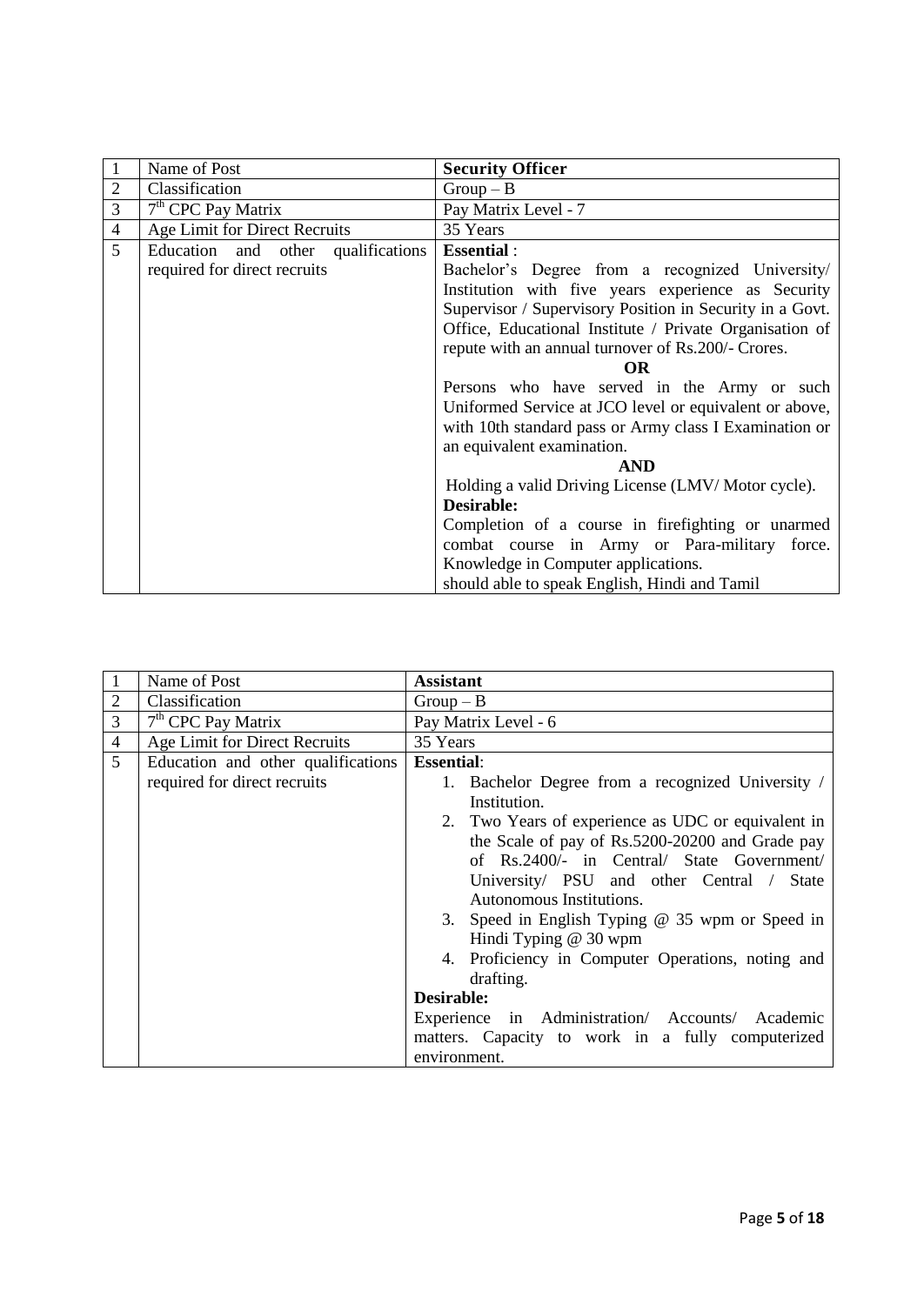|                | Name of Post                                                       | <b>Personal Assistant</b>                                                                                                                                                                                                                                                                                                                                                                                                                  |
|----------------|--------------------------------------------------------------------|--------------------------------------------------------------------------------------------------------------------------------------------------------------------------------------------------------------------------------------------------------------------------------------------------------------------------------------------------------------------------------------------------------------------------------------------|
| $\overline{2}$ | Classification                                                     | $Group-B$                                                                                                                                                                                                                                                                                                                                                                                                                                  |
| 3              | $7th$ CPC Pay Matrix                                               | Pay Matrix Level - 6                                                                                                                                                                                                                                                                                                                                                                                                                       |
| $\overline{4}$ | Age Limit for Direct Recruits                                      | 35 Years                                                                                                                                                                                                                                                                                                                                                                                                                                   |
| $\overline{5}$ | Education and other qualifications<br>required for direct recruits | <b>Essential:</b><br>1. A Bachelor's Degree in any discipline from any<br>recognised Institute/ University.<br>Proficiency in Stenography in English / Hindi<br>2.                                                                                                                                                                                                                                                                         |
|                |                                                                    | with minimum speed of 100wpm.<br>3. Proficiency in Typing in English or Hindi with<br>minimum speed of $35/30$ wpm respectively.<br>Knowledge of Computer Applications.<br>4.<br>5. Two years experience as Stenographer in Central<br>State Govt. Organisations / University Research<br>Institution or Central / State autonomous<br>Institution.<br><b>Desirable:</b> Proficiency in<br>English<br>and<br>good<br>communication skills. |

| $\mathbf{1}$   | Name of Post                                | <b>Hindi Translator</b>                                                                              |
|----------------|---------------------------------------------|------------------------------------------------------------------------------------------------------|
| $\overline{2}$ | Classification                              | $Group-B$                                                                                            |
| 3              | 7 <sup>th</sup> CPC Pay Matrix              | Pay Matrix Level - 6                                                                                 |
| $\overline{4}$ | Age Limit for Direct Recruits               | 35 Years                                                                                             |
| $\overline{5}$ | Education and other qualifications required | <b>Essential:</b>                                                                                    |
|                | for direct recruits                         |                                                                                                      |
|                |                                             | Master's Degree of a recognised University in                                                        |
|                |                                             | Hindi with English as a compulsory or elective                                                       |
|                |                                             | subject or as the medium of examination at the                                                       |
|                |                                             | degree level;                                                                                        |
|                |                                             | <b>OR</b>                                                                                            |
|                |                                             | Master's Degree of a recognized University in                                                        |
|                |                                             | English with Hindi as a compulsory or elective                                                       |
|                |                                             | subject or as the medium of examination at the                                                       |
|                |                                             | degree level;<br><b>OR</b>                                                                           |
|                |                                             |                                                                                                      |
|                |                                             | Master's degree of a recognised University in any<br>subject other than Hindi or English, with Hindi |
|                |                                             | medium and English as a compulsory or elective                                                       |
|                |                                             | subject or as the medium of examination at the                                                       |
|                |                                             | degree level;                                                                                        |
|                |                                             | <b>OR</b>                                                                                            |
|                |                                             | Master's degree of a recognised University in any                                                    |
|                |                                             | subject other than Hindi or English. With English                                                    |
|                |                                             | Medium and Hindi as a compulsory or elective                                                         |
|                |                                             | subject or as a medium of a examination at the                                                       |
|                |                                             | degree level;                                                                                        |
|                |                                             | <b>OR</b>                                                                                            |
|                |                                             | Master's Degree of a recognized University in any                                                    |
|                |                                             | subject other than Hindi or English, with Hindi and                                                  |
|                |                                             | English as a compulsory or elective subjects or                                                      |
|                |                                             | either of the two as a medium of examination and                                                     |
|                |                                             | the other as a compulsory or elective subject at the                                                 |
|                |                                             | degree level                                                                                         |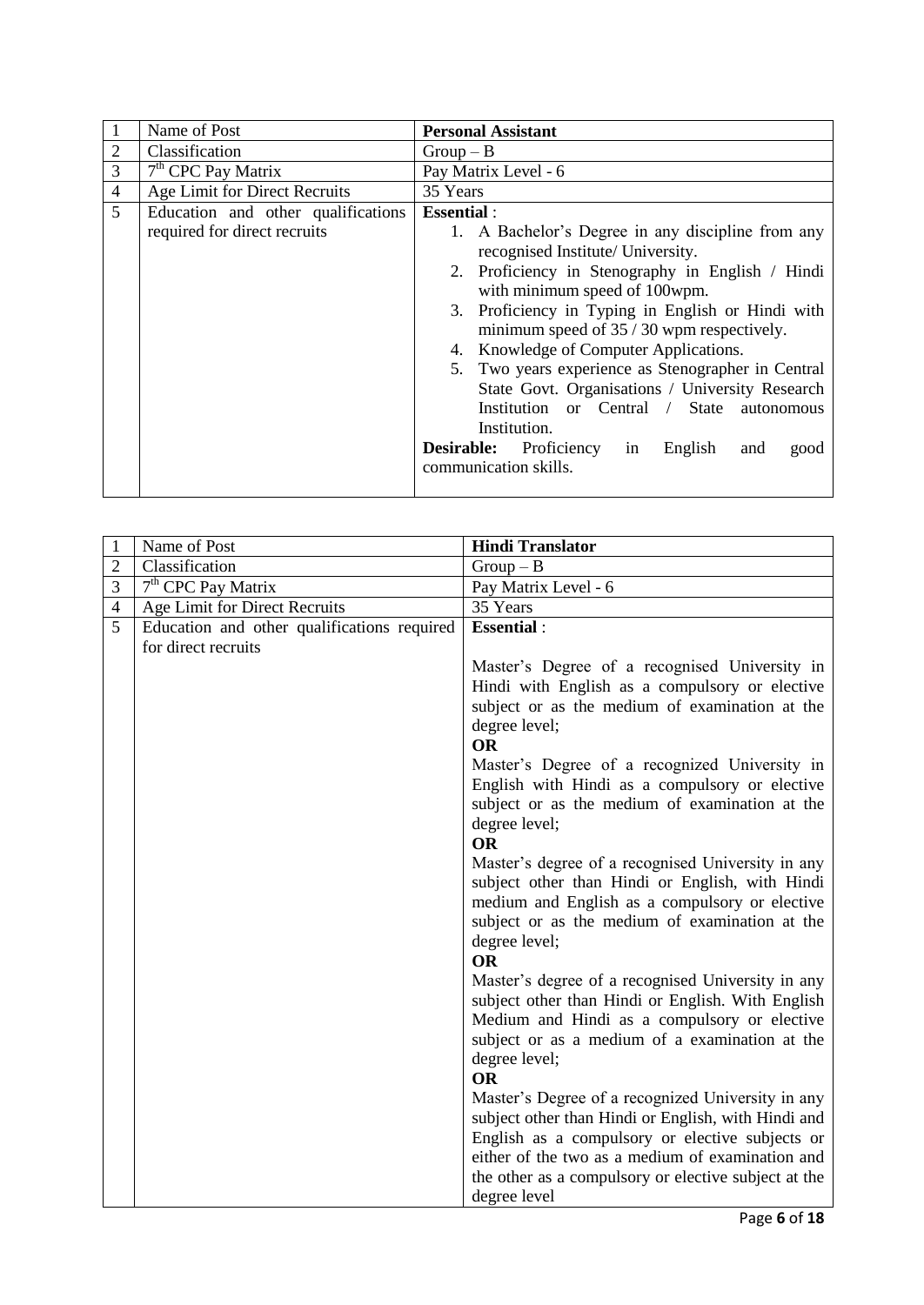| <b>AND</b>                                               |
|----------------------------------------------------------|
| Recognized Diploma or Certificate course in              |
| translation from Hindi to English & vice versa or        |
| two years experience of translation work from            |
| Hindi to English and vice versa in Central or State      |
| Government office, including Government of India         |
| Undertaking.                                             |
| <b>Desirable:</b> Studied one of the language other than |
| Hindi included in the $8th$ schedule of the              |
| Constitution at $10th$ level from a recognized board.    |

|                | Name of Post                       | <b>Senior Technical Assistant (Laboratory)</b>   |
|----------------|------------------------------------|--------------------------------------------------|
| $\overline{2}$ | Classification                     | $Group-B$                                        |
| 3              | $7th$ CPC Pay Matrix               | Pay Matrix Level - 6                             |
| $\overline{4}$ | Age Limit for Direct Recruits      | 35 Years                                         |
| $\mathfrak{S}$ | Education and other qualifications | MCA/M.Sc/B.E/B.Tech/ in Computer Science with    |
|                | required for direct recruits       | 55% or equivalent marks with two years of        |
|                |                                    | experience in Government / University/ PSU /     |
|                |                                    | Autonomous Bodies.                               |
|                |                                    | (OR)                                             |
|                |                                    | BCA/B.Sc in Computer Science with 55% or         |
|                |                                    | equivalent marks with six years of experience in |
|                |                                    | Laboratory in Government / University/ PSU /     |
|                |                                    | Autonomous Bodies.                               |
|                |                                    | Desirable:                                       |
|                |                                    | i) Experience in handling laboratory computers   |
|                |                                    | Good command over English and Hindi or Tamil     |

|                | Name of Post                                                          | <b>Senior Technical Assistant (Computer)</b>                                                                                                                                                                                                                                                                                                                                                                                                                                                   |
|----------------|-----------------------------------------------------------------------|------------------------------------------------------------------------------------------------------------------------------------------------------------------------------------------------------------------------------------------------------------------------------------------------------------------------------------------------------------------------------------------------------------------------------------------------------------------------------------------------|
| $\overline{2}$ | Classification                                                        | $Group-B$                                                                                                                                                                                                                                                                                                                                                                                                                                                                                      |
| 3              | $7th$ CPC Pay Matrix                                                  | Pay Matrix Level - 6                                                                                                                                                                                                                                                                                                                                                                                                                                                                           |
| $\overline{4}$ | Age Limit for Direct Recruits                                         | 35 Years                                                                                                                                                                                                                                                                                                                                                                                                                                                                                       |
| 5              | Education and other<br>qualifications<br>required for direct recruits | Bachelor's Degree in Engineering<br>$\mathbf{i}$<br>Technology in Computer Science and<br>$Technology$ /<br>Electronics<br>and<br>Communication<br>Information<br>$\sqrt{2}$<br>Technology from recognized University<br>or Institute.<br><b>OR</b><br>Master of Science in Computer Science<br>from recognized University / Institute.<br><b>OR</b><br>Master of Computer Applications from<br>recognised University/Institute.<br>At least two years experience in relevant<br>$\mathbf{ii}$ |
|                |                                                                       | field<br>in<br>University/ Research<br>establishment / Central / State Govt. /<br>PSU and other autonomous bodies or<br>Private organization of repute.                                                                                                                                                                                                                                                                                                                                        |
|                |                                                                       | <b>Desirable:</b>                                                                                                                                                                                                                                                                                                                                                                                                                                                                              |
|                |                                                                       | CCNA / CCNP or equivalent certification                                                                                                                                                                                                                                                                                                                                                                                                                                                        |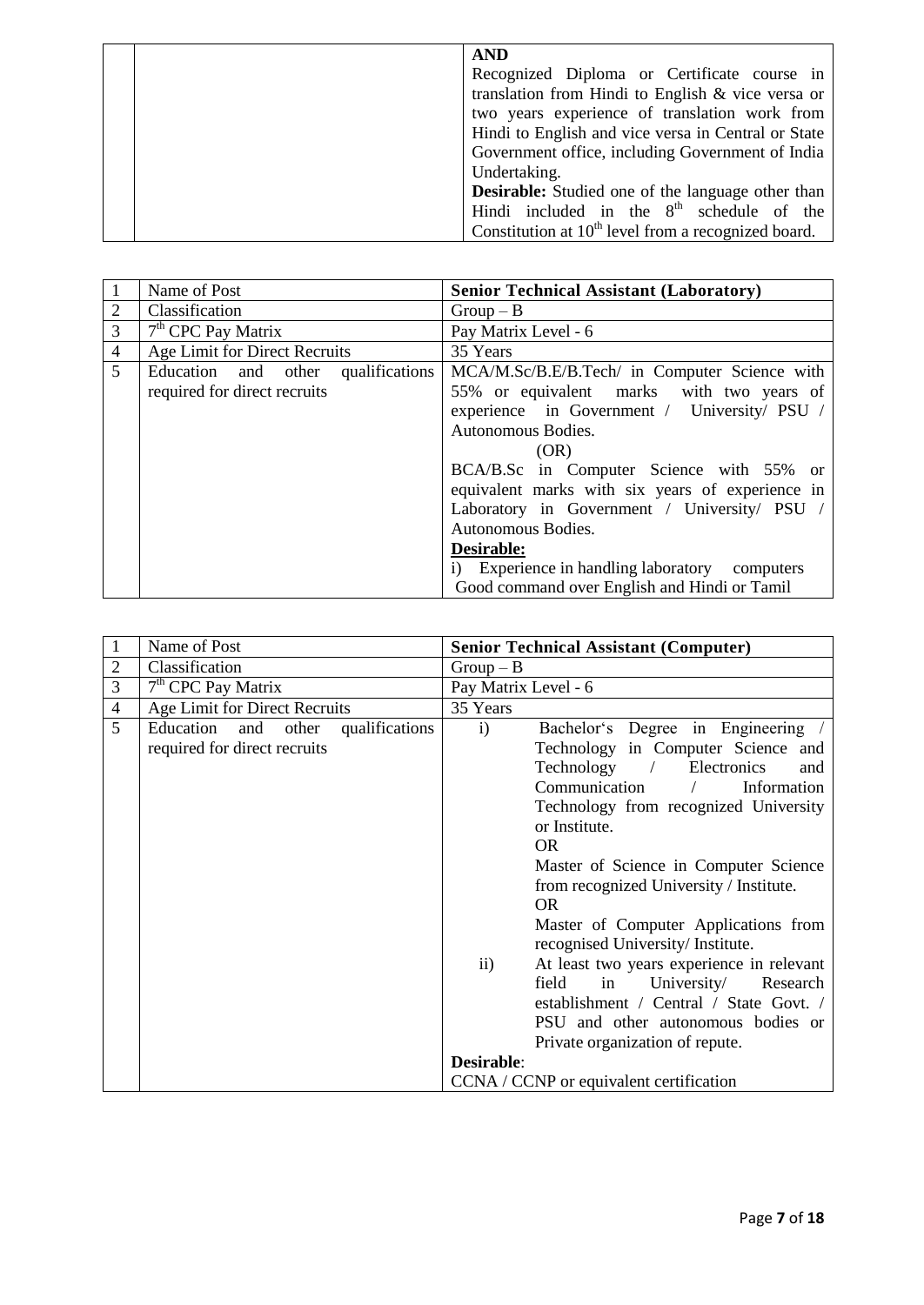|              |                                                                                                               | <b>Professional Assistant (Library)</b>                                                                                                                                                                                                                                                                                                                                                                                                                                                                                                                                                                                                                                                                                                                                  |
|--------------|---------------------------------------------------------------------------------------------------------------|--------------------------------------------------------------------------------------------------------------------------------------------------------------------------------------------------------------------------------------------------------------------------------------------------------------------------------------------------------------------------------------------------------------------------------------------------------------------------------------------------------------------------------------------------------------------------------------------------------------------------------------------------------------------------------------------------------------------------------------------------------------------------|
|              |                                                                                                               | $Group-B$                                                                                                                                                                                                                                                                                                                                                                                                                                                                                                                                                                                                                                                                                                                                                                |
|              |                                                                                                               | Pay Matrix Level - 6                                                                                                                                                                                                                                                                                                                                                                                                                                                                                                                                                                                                                                                                                                                                                     |
|              |                                                                                                               | 35 Years                                                                                                                                                                                                                                                                                                                                                                                                                                                                                                                                                                                                                                                                                                                                                                 |
| and<br>other | qualifications                                                                                                | <b>Essential:</b><br>1. Master's Degree in Library & Information<br>Science from any recognised University<br>/Institution with one year experience in the<br>relevant field in a University/Research<br>establishment / Central / State Govt. / PSU<br>and Library of other<br>autonomous<br>Institutions.<br><b>OR</b><br>Bachelor's Degree in Library / Library and<br>Information Science from any recognised<br>Institute/ University with three years'<br>experience in the relevant field in a<br>University / Research Establishment /<br>Central / State Govt. / PSU and Library of<br>other autonomous Institutions.<br>2. Knowledge of Computer Applications.<br><b>Desirable:</b> PG Diploma in Library Automation and<br>Networking or PGDCA or equivalent. |
|              | Name of Post<br>Classification<br>7 <sup>th</sup> CPC Pay Matrix<br>Education<br>required for direct recruits | Age Limit for Direct Recruits                                                                                                                                                                                                                                                                                                                                                                                                                                                                                                                                                                                                                                                                                                                                            |

|                | Name of Post                       | <b>Junior Engineer (Electrical)</b>                                                                                                                                                                                                                                                                                                              |
|----------------|------------------------------------|--------------------------------------------------------------------------------------------------------------------------------------------------------------------------------------------------------------------------------------------------------------------------------------------------------------------------------------------------|
|                | Classification                     | $Group-B$                                                                                                                                                                                                                                                                                                                                        |
| 3              | $7th$ CPC Pay Matrix               | Pay Matrix Level - 6                                                                                                                                                                                                                                                                                                                             |
| $\overline{4}$ | Age Limit for Direct Recruits      | 35 Years                                                                                                                                                                                                                                                                                                                                         |
| 5              | Education and other qualifications | <b>Essential:</b>                                                                                                                                                                                                                                                                                                                                |
|                | required for direct recruits       | Bachelor's Degree of Engineering in relevant field from a<br>recognised Institute/ University with one year relevant                                                                                                                                                                                                                             |
|                |                                    | experience                                                                                                                                                                                                                                                                                                                                       |
|                |                                    | OR.                                                                                                                                                                                                                                                                                                                                              |
|                |                                    | Diploma in Engineering in the relevant field and three<br>years' experience in relevant field Central CPWD / State<br>PWD or Similar Organised Services / Statutory or<br>Autonomous Organisations / Central / State Universities /<br>Autonomous Institutions or reputed Private construction<br>company with annual turnover of Rs.200 crores. |
|                |                                    | <b>Desirable:</b> Working knowledge of AUTOCAD, other                                                                                                                                                                                                                                                                                            |
|                |                                    | relevant software.                                                                                                                                                                                                                                                                                                                               |

|   | Name of Post                       | <b>Pharmacist</b>                                  |
|---|------------------------------------|----------------------------------------------------|
|   | $7th$ CPC Pay Matrix               | Pay Matrix Level - 5                               |
| 3 | Classification                     | $Group - C$                                        |
| 4 | Age Limit for Direct Recruits      | 32 Years                                           |
| 5 | Education and other qualifications | <b>Essential:</b>                                  |
|   | required for direct recruits       |                                                    |
|   |                                    | Bachelor's Degree in Pharmacy with at least<br>(i) |
|   |                                    | 50% marks from any recognised Institute/           |
|   |                                    | University recognised by the Pharmacy              |
|   |                                    | Council of India with one year experience as       |
|   |                                    | Pharmacist in hospital or reputed institution.     |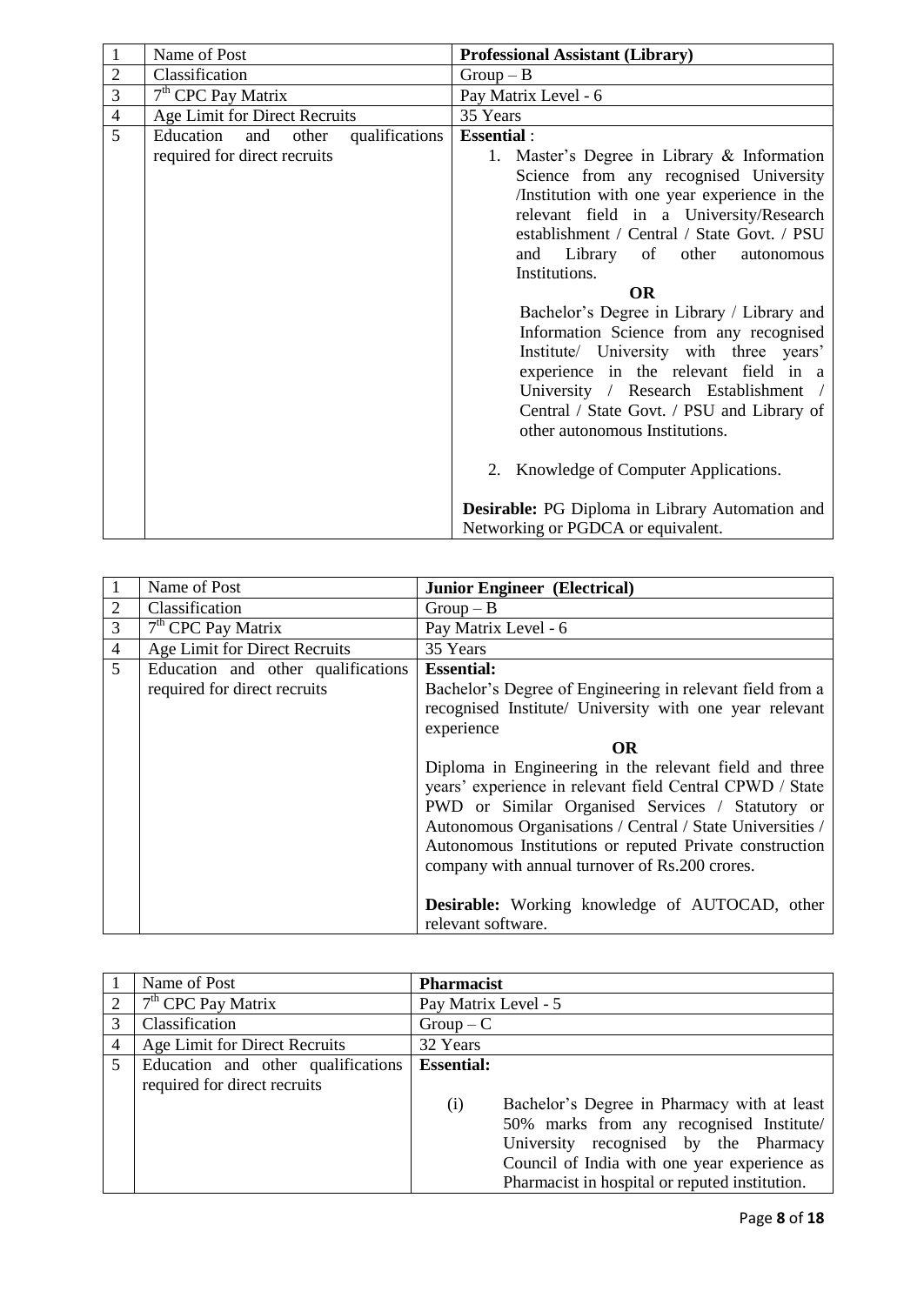| OR                                                                                     |
|----------------------------------------------------------------------------------------|
| $10+2$ or equivalent in Science subjects from a                                        |
| recognized Board with 50% marks in                                                     |
| D. Pharma and having 3 years of experiences<br>from a hospital or reputed Institution. |
| Registered as Pharmacist under the Pharmacy<br>(i)<br>Act 1948                         |

| 1              | Name of Post                          | <b>Technical Assistant</b>                                                                                                                                                                                                                                                                                             |
|----------------|---------------------------------------|------------------------------------------------------------------------------------------------------------------------------------------------------------------------------------------------------------------------------------------------------------------------------------------------------------------------|
| $\overline{2}$ | Classification                        | $Group - C$                                                                                                                                                                                                                                                                                                            |
| 3              | $7th$ CPC Pay Matrix                  | Pay Matrix Level - 5                                                                                                                                                                                                                                                                                                   |
| $\overline{4}$ | Age Limit for Direct Recruits         | 30 Years                                                                                                                                                                                                                                                                                                               |
| 5              | qualifications<br>Education and other | <b>Essential:</b>                                                                                                                                                                                                                                                                                                      |
|                | required for direct recruits          | Graduation in relevant subject/discipline from any<br>recognized Institution/ University with at least 50%<br>marks as per the requirement of the department.<br>At least two years' experience of working in a<br>research laboratory preferably attached with a<br>recognized University or two years' experience in |
|                |                                       | audiovisual Productions/ New Media Technology                                                                                                                                                                                                                                                                          |
|                |                                       | (NMT) in any Govt. Organisations / PSU/ Govt.                                                                                                                                                                                                                                                                          |
|                |                                       | Autonomous Institution.                                                                                                                                                                                                                                                                                                |
|                |                                       | Post $-UR-1$ – Chemistry                                                                                                                                                                                                                                                                                               |
|                |                                       | Post -UR-2- Media and Visual Communication                                                                                                                                                                                                                                                                             |
|                |                                       | Post $-UR-3$ – Physics                                                                                                                                                                                                                                                                                                 |
|                |                                       | Post - OBC-1- Social Work                                                                                                                                                                                                                                                                                              |
|                |                                       | <b>Desirable:</b>                                                                                                                                                                                                                                                                                                      |
|                |                                       | 1. For the Social Work – Master in Social Work                                                                                                                                                                                                                                                                         |
|                |                                       | (MSW) is preferable.                                                                                                                                                                                                                                                                                                   |
|                |                                       | 2. For other discipline, Master in the relevant<br>field is preferable.                                                                                                                                                                                                                                                |
|                |                                       | 3. Knowledge of Computer Applications                                                                                                                                                                                                                                                                                  |

|                | Name of Post                                                          | <b>Semi Professional Assistant (Library)</b>                                                                                                                                                                                                                                                                                                                                                                                                                              |
|----------------|-----------------------------------------------------------------------|---------------------------------------------------------------------------------------------------------------------------------------------------------------------------------------------------------------------------------------------------------------------------------------------------------------------------------------------------------------------------------------------------------------------------------------------------------------------------|
| $\overline{2}$ | Classification                                                        | $Group - C$                                                                                                                                                                                                                                                                                                                                                                                                                                                               |
| 3              | 7th CPC Pay Matrix                                                    | Pay Matrix Level - 5                                                                                                                                                                                                                                                                                                                                                                                                                                                      |
| $\overline{4}$ | Age Limit for Direct Recruits                                         | 35 Years                                                                                                                                                                                                                                                                                                                                                                                                                                                                  |
| $\overline{5}$ | qualifications<br>Education and other<br>required for direct recruits | Essential:<br>1. Master's Degree in Library Science and<br>Information Science from any recognised<br>University/Institution<br>OR.<br>Bachelor's Degree in Library/ Library and<br>Information Science from a recognised<br>Institute/ University with two years relevant<br>experience in a University Research<br>Establishment / Central / State Govt./ PSU<br>Autonomous Institutions.<br>Desirable:<br>PG Diploma in Library Automation and Networking<br>or PGDCA. |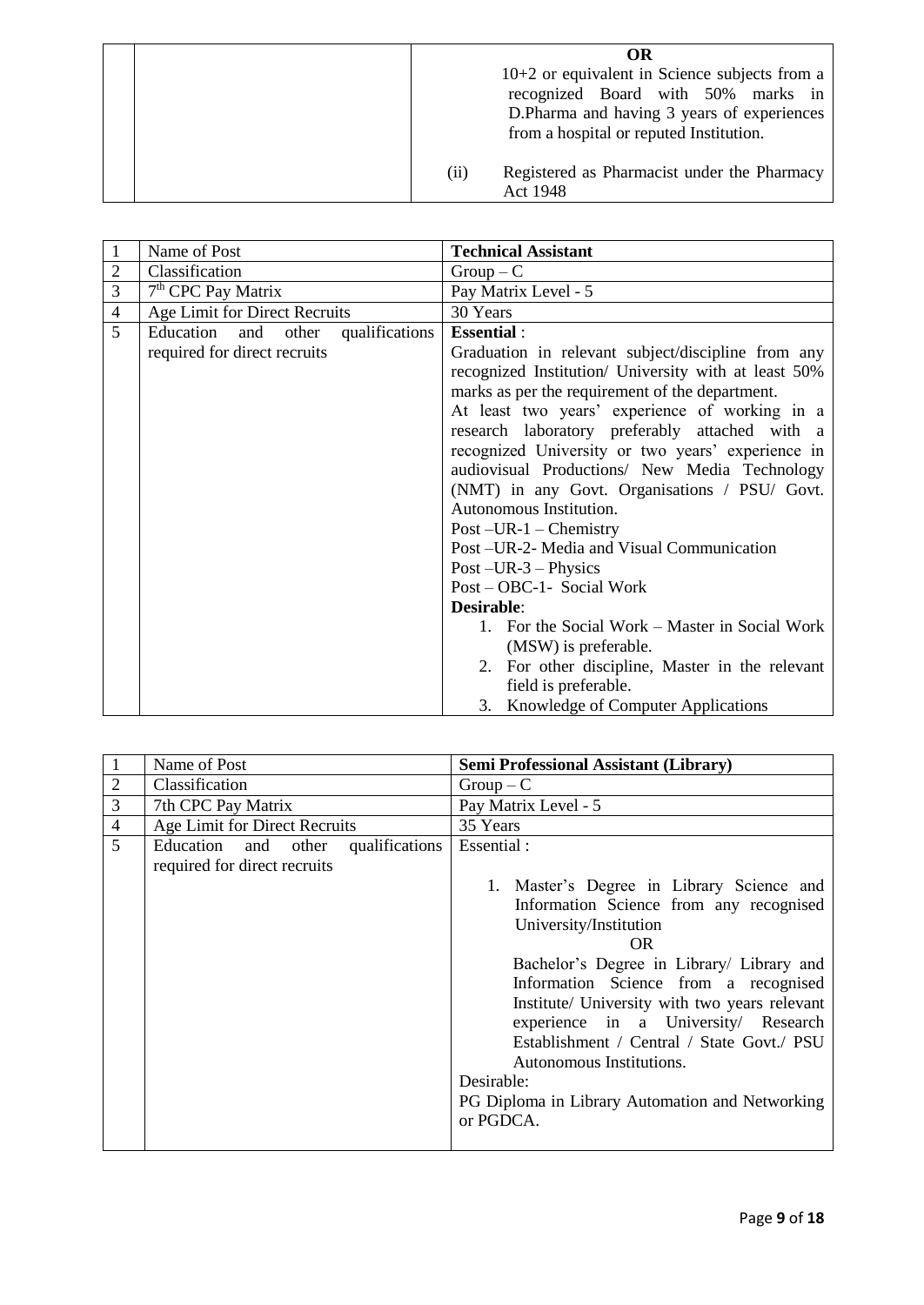|                | Name of Post                       | <b>Security Inspector</b>                                                                           |
|----------------|------------------------------------|-----------------------------------------------------------------------------------------------------|
| $\overline{2}$ | Classification                     | $Group-C$                                                                                           |
| 3              | $7th$ CPC Pay Matrix               | Pay Matrix Level - 5                                                                                |
| $\overline{4}$ | Age Limit for Direct Recruits      | 32 Years                                                                                            |
| 5              | Education and other qualifications | <b>Essential:</b>                                                                                   |
|                | required for direct recruits       | Bachelor's Degree from a recognized University/                                                     |
|                |                                    | Institution with three years' experience as Security                                                |
|                |                                    | Supervisor / Supervisory Position in Security in a Govt.                                            |
|                |                                    | Office, Educational Institute / Private Organisations of                                            |
|                |                                    | repute with an annual turnover of Rs.200/- Crores.                                                  |
|                |                                    | <b>OR</b>                                                                                           |
|                |                                    | Persons who have served in the Army or such                                                         |
|                |                                    | Uniformed service at JCO level or equivalent or above                                               |
|                |                                    | with at least Class 10th standard pass or Army Class I                                              |
|                |                                    | examination or an equivalent examination.                                                           |
|                |                                    | <b>AND</b>                                                                                          |
|                |                                    |                                                                                                     |
|                |                                    | Holding a valid Driving License (LMV / Motor cycle).                                                |
|                |                                    |                                                                                                     |
|                |                                    | Desirable:                                                                                          |
|                |                                    | Completion of a course in fire fighting or unarmed<br>combat course in Army or Para-military force. |

|                | Name of Post                                | <b>Upper Division Clerk</b>                       |
|----------------|---------------------------------------------|---------------------------------------------------|
| $\overline{2}$ | Classification                              | $Group - C$                                       |
| 3              | $7th$ CPC Pay Matrix                        | Pay Matrix Level - 4                              |
| $\overline{4}$ | Age Limit for Direct Recruits               | 32                                                |
| 5              | Education and other qualifications required | <b>Essential:</b>                                 |
|                | for direct recruits                         |                                                   |
|                |                                             | 1. A Bachelor's Degree from any recognized        |
|                |                                             | Institute/ University.                            |
|                |                                             |                                                   |
|                |                                             | 2. Two years' experience as Lower Division        |
|                |                                             | Clerk/ Equivalent posts in University/            |
|                |                                             | Research Establishment / Central State            |
|                |                                             | Govt./ PSU/ Autonomous Bodies                     |
|                |                                             |                                                   |
|                |                                             | 3. Speed in English Typing @ 35 wpm OR            |
|                |                                             | Speed in Hindi Typing @ 30 wpm                    |
|                |                                             |                                                   |
|                |                                             | 4. Proficiency in Computer Operations.            |
|                |                                             |                                                   |
|                |                                             | Desirable:                                        |
|                |                                             | Experience in Administration/Accounts/Academic    |
|                |                                             | matters. Capacity to work in a fully computerized |
|                |                                             | environment.                                      |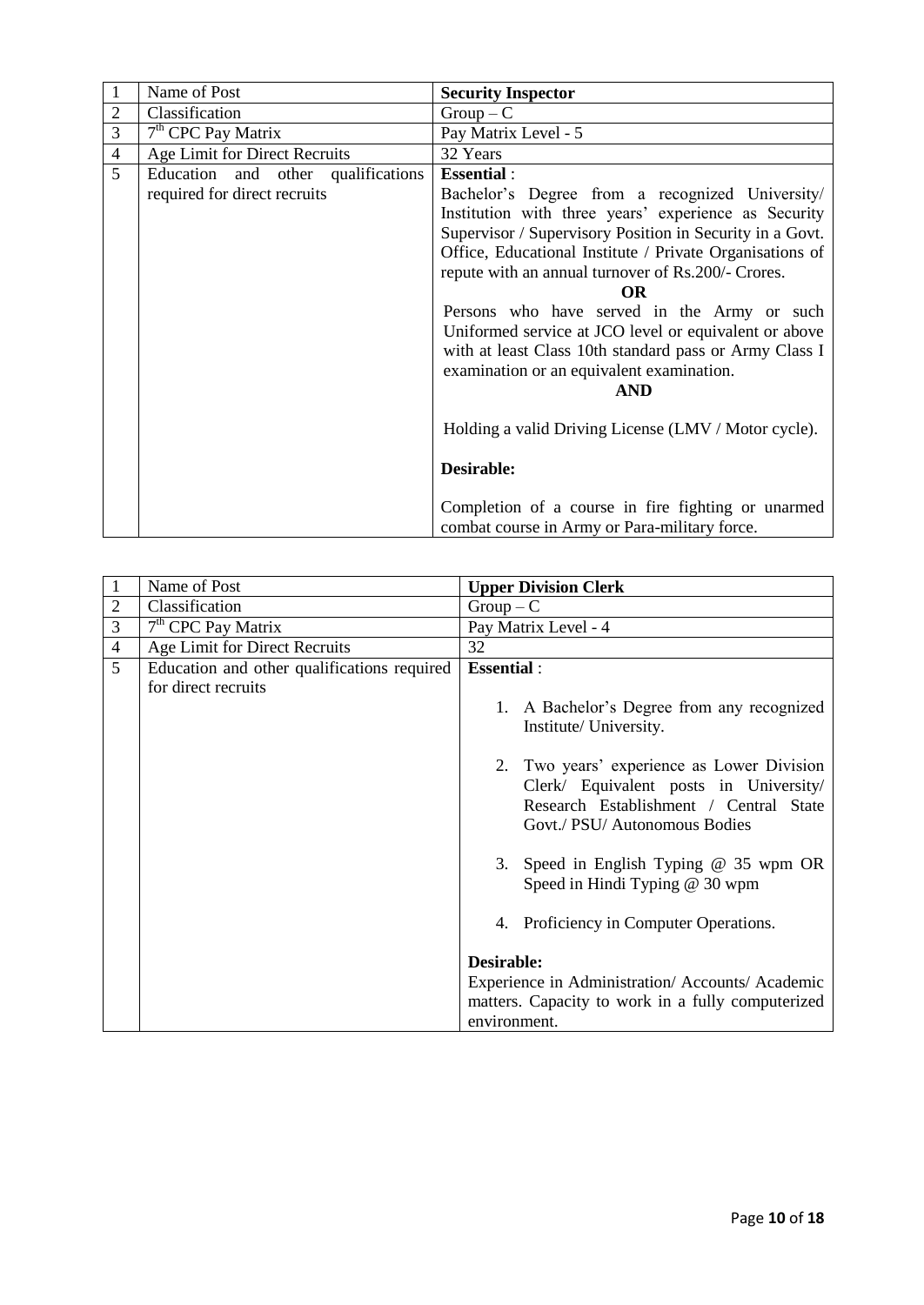|                | Name of Post                          | <b>Laboratory Assistant</b>                       |
|----------------|---------------------------------------|---------------------------------------------------|
| 2              | Classification                        | $Group - C$                                       |
| 3              | 7th CPC Pay Matrix                    | Pay Matrix Level - 4                              |
| $\overline{4}$ | Age Limit for Direct Recruits         | 32 Years                                          |
| 5 <sup>5</sup> | qualifications<br>Education and other | Essential :                                       |
|                | required for direct recruits          | Bachelors' Degree in Chemistry from a<br>(i)      |
|                |                                       | recognized Institute/ University                  |
|                |                                       | OR.                                               |
|                |                                       | Three years diploma in relevant field.            |
|                |                                       | Desirable: Two Years' Experience in Laboratory of |
|                |                                       | Academic / Research Institution.                  |

|                | Name of Post                          | <b>Library Assistant</b> |                                          |
|----------------|---------------------------------------|--------------------------|------------------------------------------|
| 2              | Classification                        | $Group - C$              |                                          |
| 3              | $7th$ CPC Pay Matrix                  | Pay Matrix Level - 3     |                                          |
| $\overline{4}$ | Age Limit for Direct Recruits         | 30 Years                 |                                          |
| 5              | qualifications<br>Education and other | <b>Essential:</b>        |                                          |
|                | required for direct recruits          | $\mathbf{i}$             | Bachelor's degree in Library<br>&        |
|                |                                       |                          | Information Science or equivalent from a |
|                |                                       |                          | recognized University.                   |
|                |                                       | $\ddot{\text{1}}$        | Typing speed of 30 words per minute in   |
|                |                                       |                          | English.                                 |
|                |                                       | iii)                     | Knowledge of Computer Applications.      |

|                | Name of Post                          | <b>Lower Division Clerk</b>                  |
|----------------|---------------------------------------|----------------------------------------------|
| $\overline{2}$ | Classification                        | $Group - C$                                  |
| 3              | $7th$ CPC Pay Matrix                  | Pay Matrix Level - 2                         |
| $\overline{4}$ | Age Limit for Direct Recruits         | 30 Years                                     |
| 5 <sup>5</sup> | Education and other<br>qualifications | <b>Essential:</b>                            |
|                | required for direct recruits          | A Bachelor's Degree from any<br>(i)          |
|                |                                       | recognized Institute/ University.            |
|                |                                       | English Typing @ 35 wpm OR Hindi<br>(ii)     |
|                |                                       | Typing $@30$ wpm                             |
|                |                                       | (35wpm and 30wpm correspond to               |
|                |                                       | 10500KDPH/ 9000KDPH on an average            |
|                |                                       | of 5 Key depressions for each work)          |
|                |                                       | Proficiency in Computer Operations.<br>(iii) |

|   | Name of Post                                | <b>Hindi Typist</b>  |                                       |
|---|---------------------------------------------|----------------------|---------------------------------------|
|   | Classification                              | $Group - C$          |                                       |
| 3 | $7th$ CPC Pay Matrix                        | Pay Matrix Level - 2 |                                       |
|   | Age Limit for Direct Recruits               | 30 Years             |                                       |
| 5 | Education and other qualifications required | <b>Essential</b> :   |                                       |
|   | for direct recruits                         | 1.                   | Pass in 12th Standard from recognized |
|   |                                             |                      | Board.                                |
|   |                                             | ii.                  | 30 words per minute in Hindi Typing   |
|   |                                             |                      | Speed.                                |
|   |                                             | iii.                 | Knowledge of Computer Applications    |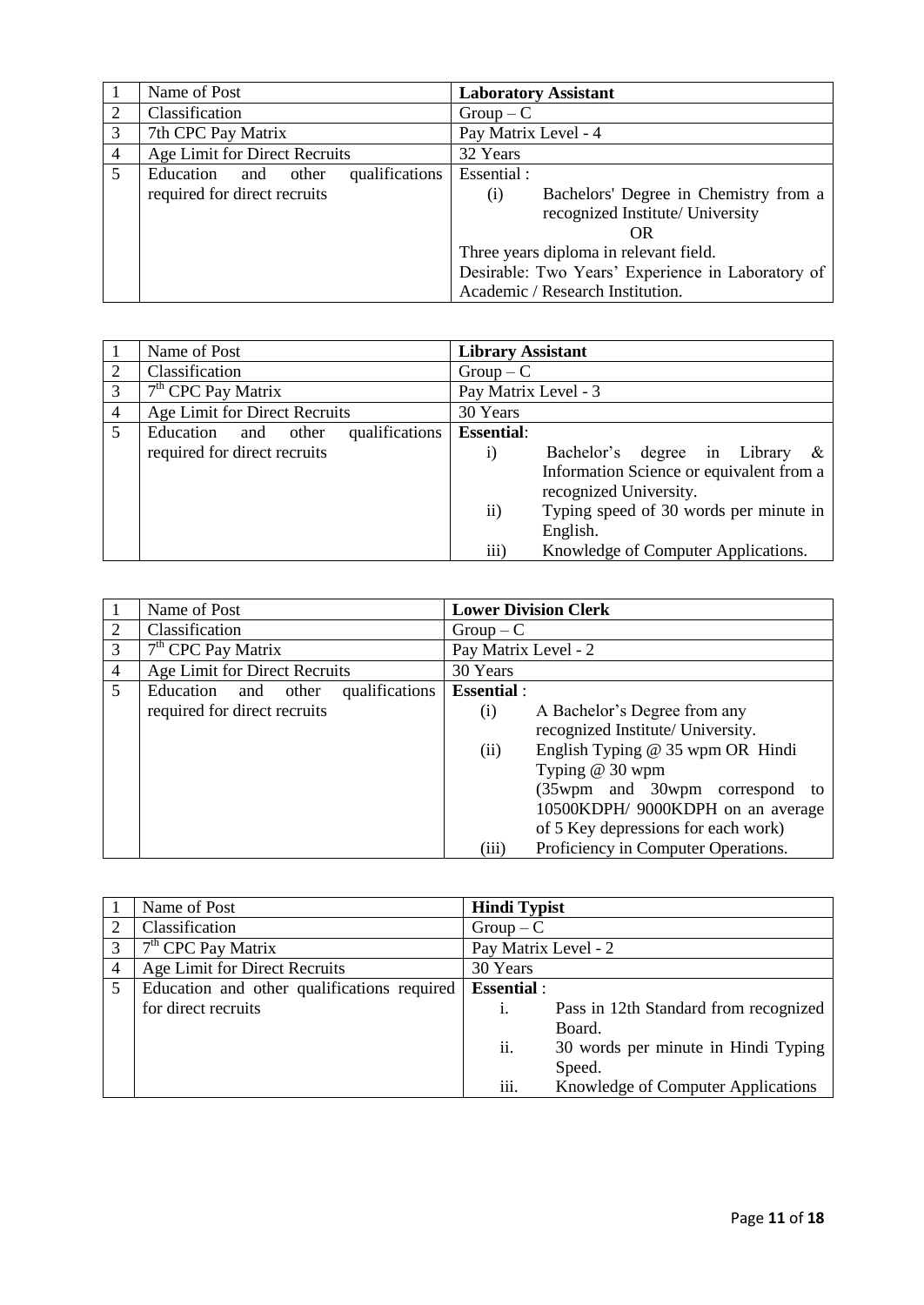|                | Name of Post                                | Cook                                                     |
|----------------|---------------------------------------------|----------------------------------------------------------|
|                | Classification                              | $Group - C$                                              |
| 3              | $7th$ CPC Pay Matrix                        | Pay Matrix Level - 2                                     |
| $\overline{4}$ | Age Limit for Direct Recruits               | 32 Years                                                 |
| 5              | Education and other qualifications required | <b>Essential:</b>                                        |
|                | for direct recruits                         | Class $10th$ from a recognized School Board.             |
|                |                                             | Two years' experience in cooking / catering services     |
|                |                                             | in educational institutions/ guest houses, reputed       |
|                |                                             | hotels, restaurants or similar organisations.            |
|                |                                             | Desirable:                                               |
|                |                                             | ITI Trade certificate in Bakery and<br>$\mathbf{i}$      |
|                |                                             | Confectionery (one year duration)                        |
|                |                                             | Experience in preparation of vegetarian<br>$\mathbf{ii}$ |
|                |                                             | and non-vegetarian food items both of                    |
|                |                                             | South Indian / North Indian cuisine and                  |
|                |                                             | continental cuisine.                                     |

|   | Name of Post                       | <b>Peon/Office Attendant</b>                   |
|---|------------------------------------|------------------------------------------------|
|   | Classification                     | $Group - C$                                    |
|   | $7th$ CPC Pay Matrix               | Pay Matrix Level - 1                           |
| 4 | Age Limit for Direct Recruits      | 30 Years                                       |
|   | Education and other qualifications | <b>Essential</b> :                             |
|   | required for direct recruits       | 10 <sup>th</sup> Pass from a recognized Board. |
|   |                                    | OR                                             |
|   |                                    | <b>ITI Pass.</b>                               |

|   | Name of Post                       | <b>Hostel Attendant</b>                                      |
|---|------------------------------------|--------------------------------------------------------------|
| 2 | Classification                     | $Group - C$                                                  |
|   | $7th$ CPC Pay Matrix               | Pay Matrix Level - 1                                         |
| 4 | Age Limit for Direct Recruits      | 32 Years                                                     |
| 5 | Education and other qualifications | <b>Essential:</b>                                            |
|   | required for direct recruits       | 10 <sup>th</sup> Pass from any State/ Central School / Board |
|   |                                    | OR                                                           |
|   |                                    | <b>ITI Pass</b>                                              |
|   |                                    | <b>Desirable:</b>                                            |
|   |                                    | At least two years of experience a Hostel / Canteen/         |
|   |                                    | Hotel/ Guest House etc.                                      |

|   | Name of Post                       | <b>Medical Attendant / Dresser</b>                                                                                                                                                               |  |
|---|------------------------------------|--------------------------------------------------------------------------------------------------------------------------------------------------------------------------------------------------|--|
|   | Classification                     | $Group - C$                                                                                                                                                                                      |  |
|   | $7th$ CPC Pay Matrix               | Pay Matrix Level - 1                                                                                                                                                                             |  |
| 4 | Age Limit for Direct Recruits      | 32 Years                                                                                                                                                                                         |  |
| 5 | Education and other qualifications | <b>Essential:</b>                                                                                                                                                                                |  |
|   | required for direct recruits       | Matriculation or its equivalent examination from<br>any recognized Board.<br>2. Elementary knowledge of first aid.<br>3. One year experience in hospital work or handling of<br>dressing wounds. |  |
|   |                                    | Desirable:                                                                                                                                                                                       |  |
|   |                                    | 10+2 with Science Biology subject or equivalent from a                                                                                                                                           |  |
|   |                                    | recognized Board/University.                                                                                                                                                                     |  |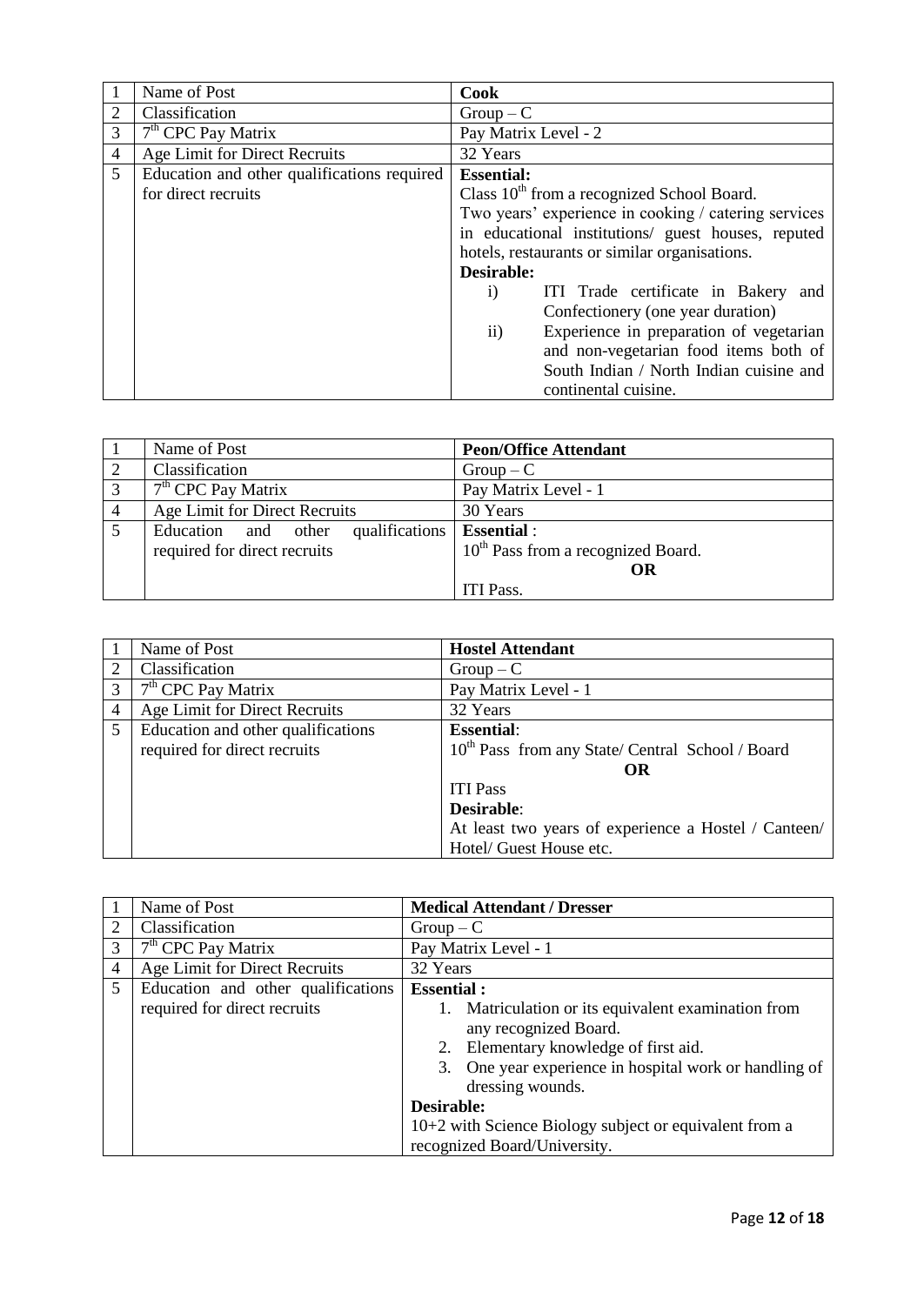### **Age limt:**

The prescribed age limit (s) to each of the category of posts shall be as on  $20.06.2018$  – the last date for submitting the application. Age limit is relaxable in respect of OBC/SC/ST, Widows/Divorced Women/Women judicially separated from their husband and who are not remarried and In-service officials and Meritorious Sports persons and detailed below :-

| Category                                      | <b>Relaxation of Upper Age Limit</b>            |
|-----------------------------------------------|-------------------------------------------------|
| <b>OBC</b>                                    | 3 years                                         |
| <b>SC</b>                                     | 5 years                                         |
| Widows /Divorced Women/women Judicially       | 5 years (in respect of reserved applicants over |
| separated from their husbands and who are not | and above the admissible relaxation of 5 years  |
| re-married                                    | for SC and 3 years for OBC)                     |
| Departmental candidate with three years       | in<br>Relaxable for Government Servants         |
| continuous service in Central Government /In  | accordance with the instructions for orders     |
| Service applicant                             | issued by Central Government, provided such     |
|                                               | Government Servants are working for not less    |
|                                               | than 3 years in the posts which are in the same |
|                                               | line or allied cadres and where a relationship  |
|                                               | can be established that the services rendered   |
|                                               | by them in the Department will be useful for    |
|                                               | efficient discharge of duties in the post for   |
|                                               | which selection is made                         |

### WIDOWS /DIVORCED WOMEN /WOMEN JUDICIALLY SEPARATED FORM THEIR HUSBAND AND WHO ARE NOT RE-MARRIED

The applicants who apply against the reservation provided for widows/Divorced Women/Women judicially separated from their husbands and who are not re-married, should necessarily submit a certificate issued by an officer of the Revenue Department not below the rank of Tahsildar to the effect that they are not re-married.

#### **GENERAL INFORMATION AND CONDITIONS:**

#### **A. BENEFITS UNDER THE UNIVERSITY:**

- 1. The post carries usual allowances i.e. Dearness Allowance (DA), House Rent Allowance (HRA) (in case not occupied the quarters), Transport Allowance (TA) etc. as admissible to the Central Government employees and as made applicable to the University by UGC / MHRD/ Govt. of India from time to time.
- 2. In addition to the above benefits such as applicability of New Pension Scheme 2004 (introduced by Government of India vide G.I., M.F, (CGA,) O.M. No 1(7)(2)/2003/TA/11 dated 07-01-2004 read with O.M. No. 1(7)(2)/2003/TA/67-74 dated 04-02-2004 as amended from time to time), reimbursements of Medical Expenses, Leave Travel Concession, Conveyance Advance and House Building Advance are available as per University rules.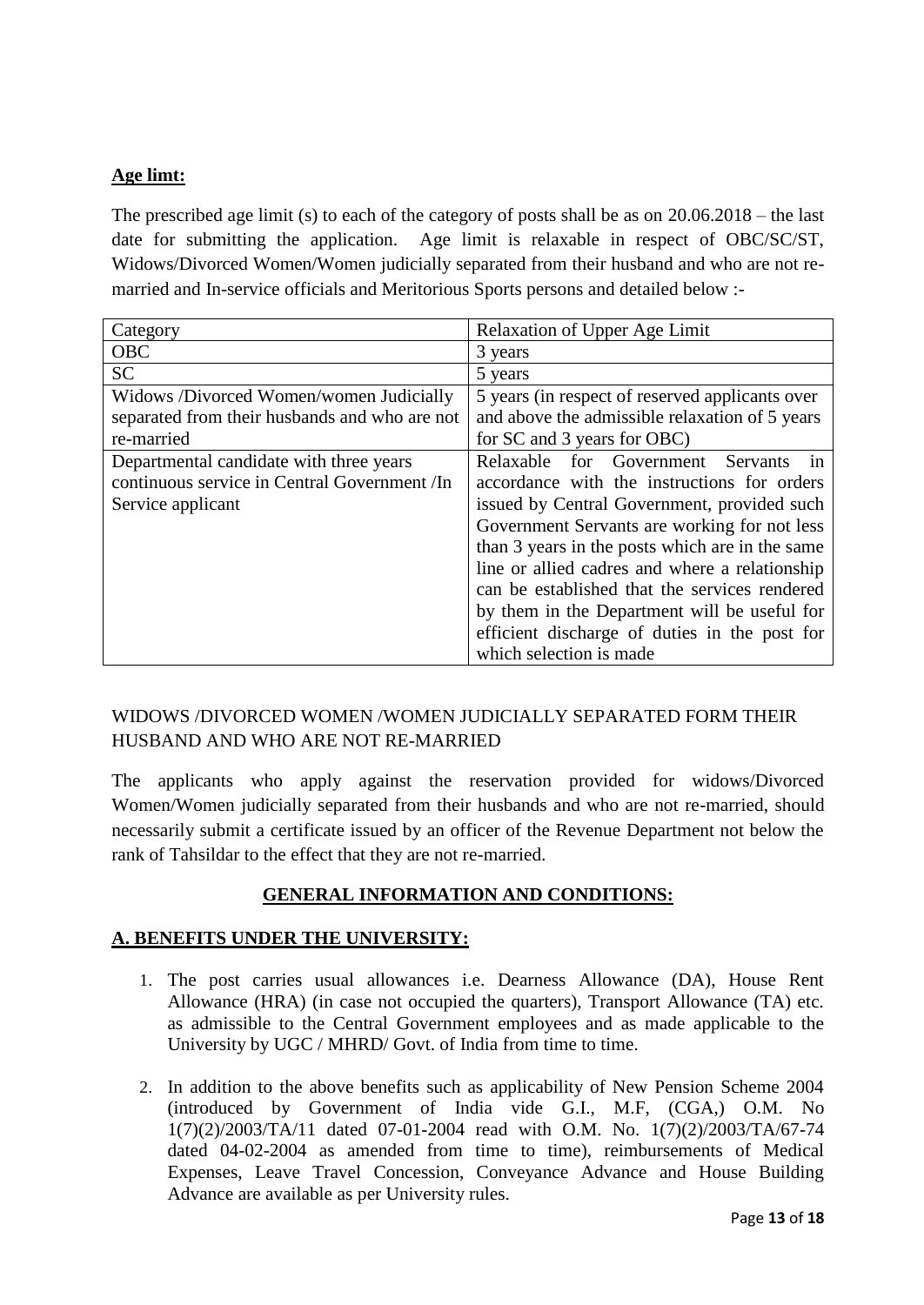#### **B. TERMS & CONDITIONS:**

- 1. Earlier advertised and not filled up posts are re-advertised due to administrative reasons. Hence Candidates are advised to apply afresh.
- 2. The applicant must be a citizen of India and preferably below the age as prescribed against each as on the last date for receipt of applications **i.e. 20.06.2018.**
- 3. All applicants must fulfill the essential qualification of the post and other conditions stipulated in the notification as on the last date of receipt of the applications i.e **20.06.2018**. They are advised to satisfy themselves before applying that they possess at least the essential qualifications laid down for the post. No enquiry asking for advice as to eligibility will be entertained.
- 4. The prescribed essential qualifications are the minimum and the mere possession of the same does not entitle to candidates to be called for WRITTEN TEST / INTERVIEW.
- 5. The duly constituted Screening Committee will adopt screening criteria for short-listing the candidates. The University, at its discretion, may restrict the number of Candidates to a reasonable limit by anyone or more of the following methods as decided by a duly constituted Screening Committee:
	- a. on the basis of either qualifications or experience higher than the minimum prescribed in the advertisement; or
	- b. on the basis of experience in the relevant field; or
	- c. by counting experience before or after the acquisition of essential qualifications

The candidate should therefore, mention in the application all the qualifications and experiences in the relevant area over and above the minimum prescribed qualification, supported with documents. It is the responsibility of the candidate to check his eligibility before applying. Further, it may be noted that post qualification experience will only be considered wherever experience is mentioned in the essential qualification.

- 6. The number of vacancies of the post indicating in this notification is tentative. The University reserves the right to fill any consequential vacancies and to increase/decrease the number of posts at the time of selection and make appointments accordingly. The University also reserves the right to withdraw any of the posts from the recruitment process, if the circumstances so warrant.
- 7. The application should be accompanied by self-attested photocopies of the relevant educational qualifications, experience, etc. The prescribed qualifications should have been obtained through recognized Universities / Institutions etc. In regard to support of educational qualifications, only the mark sheets in lieu of Educational qualifications will not be accepted by the University. Copy of the degree certificates should also be enclosed.
- 8. Incomplete applications (i.e. unsigned or not accompanied with prescribed fee, recent photograph (not later than six months), self-attested copies of educational qualifications, mark sheets, not in prescribed format etc. or received after prescribed closing date for any reason whatsoever such as envelop wrongly addressed, delivered elsewhere, postal delay, etc.) will not be entertained. Any enclosure received separately subsequent to the receipt of application will not be connected therewith.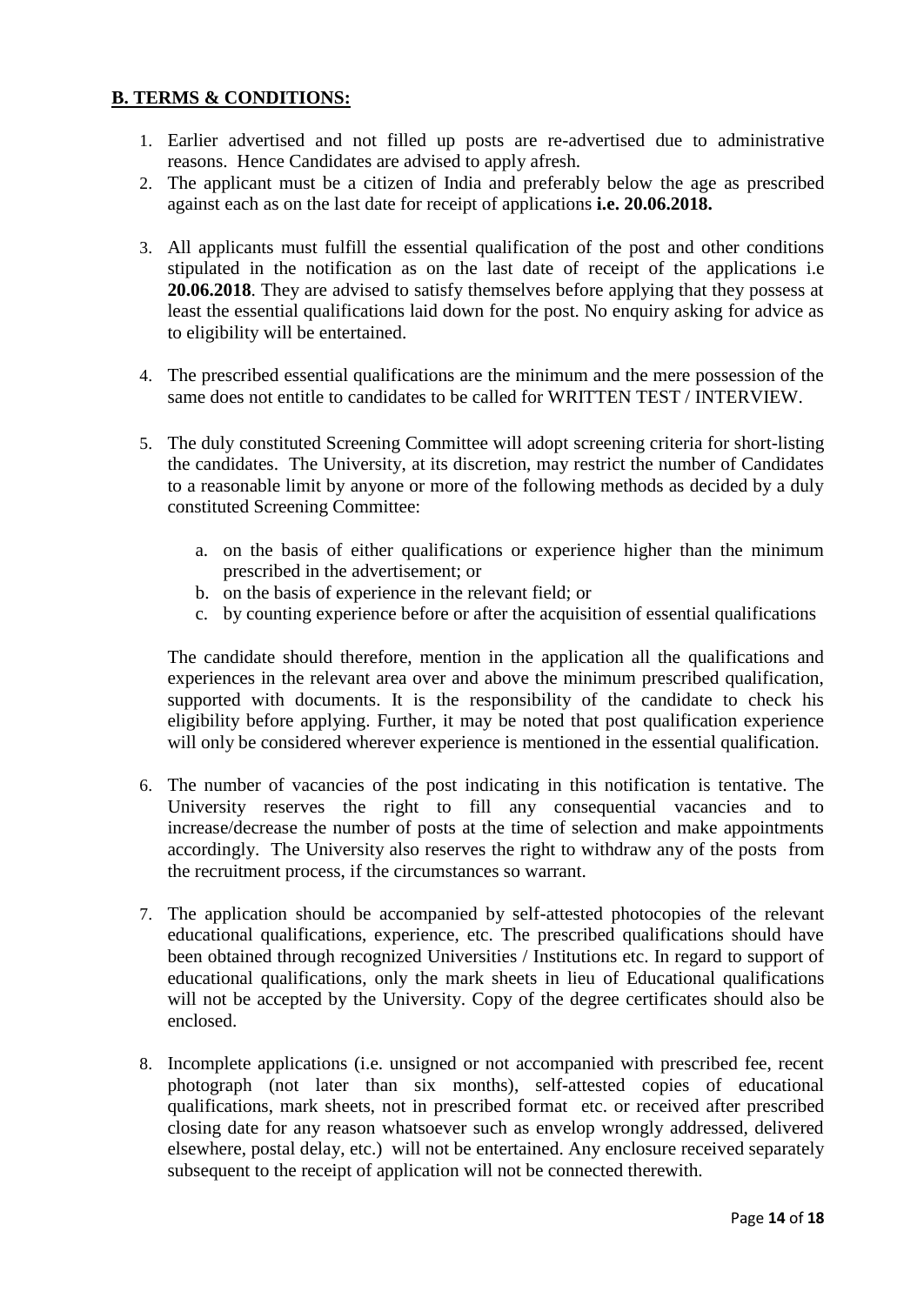- 9. Candidates working in Universities / Government / Autonomous Bodies / Public Sector undertakings should send their applications ONLY through their employers with the certificate from the employer stating clearly that in the event of their selection for the post, they will be relieved from their respective post within one month of the receipt of the appointment orders. However, advance copy of their applications may be sent before the closing date, which will be considered only if the original application is received through proper channel within 20 days from last date for receipt of applications.
- 10. Age, Qualifications and Experience will be reckoned as on the last date (for receipt of filled in application **i.e. 20.06.2018** as mentioned in the Notification. Legible copies of all certificates must be attached with the application.
- 11. In case of any disputes/suits or legal proceedings against the University, the Jurisdiction shall be restricted to the Courts in Thiruvarur, which is the Headquarters of the University.
- 12. The appointment will be subject to the Provisions of the Central Universities Act, 2009 Statutes, Ordinances and other rules applicable to the University and Guidelines received from the Government of India as amended from time to time.
- 13. The University shall verify the antecedents or document submitted by the candidate at any time of appointment or during the tenure of service. In case it is found that the documents submitted by the candidate are fake, then his/her services shall be terminated and disciplinary / criminal proceedings will be initiated. Further, suppression of information on the application on the date of submission will make the candidate ineligible for screening, written test and/or Interview.
- 14. Those who have already applied against earlier advertisements shall need to apply again.

#### **C. RELAXATION AND CONCESSION:**

- 1. The University reserves the right to relax any of the qualifications and/or experience in exceptional cases, or in the case of persons already holding analogous positions in a University/research institution or in the case of person having direct relevant qualification and some relevant experience in the similar/feeder cadre positions in Central Universities or Institutions of National Importance. The candidates shall not claim it as a matter of right.
- 2. The decision of the University relating to eligibility, acceptance or rejection of applications, mode of selection, and conduct of interview will be final and binding on the candidates and no enquiry or correspondence will be entertained in this connection from any individual or their representative.

#### **D. IN CASE OF DEPUTATION:**

1. The duration of deputation will be initially for a period of two years for Internal Audit Officer.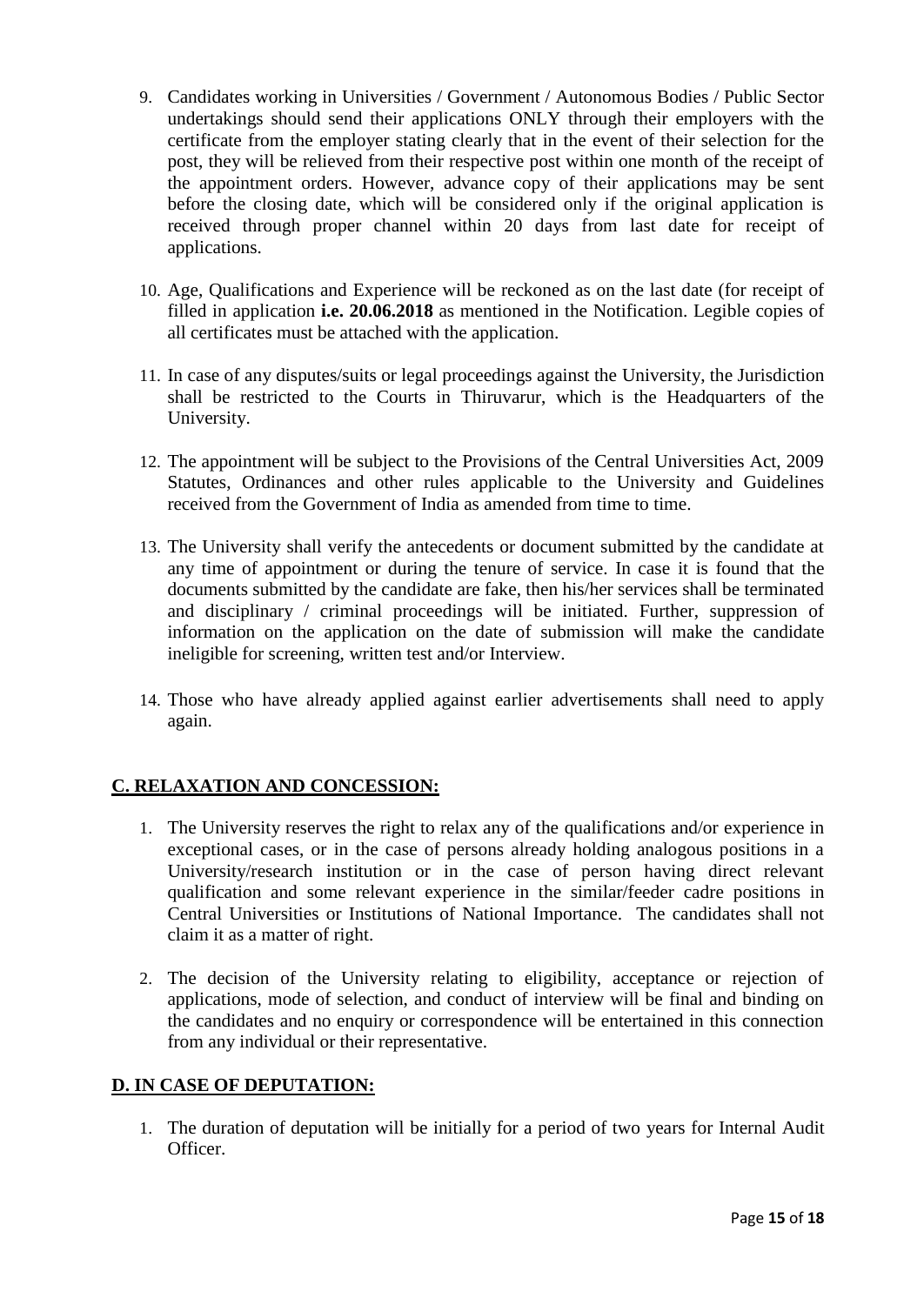- 2. Candidates should apply only through proper channel and arrange to enclose copies of ACR / APAR for the last three years.
- 3. Deputation on certain terms is possible: University may invite persons with good references and credentials for the interview. At least two references who, the university will contact at any stage of the selection process. **If the candidate is in service, the forwarding part of the application should state that "No disciplinary proceedings in pending or contemplated" that subsequent to the selection and prior to joining if any disciplinary action is initiated, the university withdraws the offer. Notwithstanding anything in the above, the University reserves the right to explore all avenues to get a suitable candidate for the post**.
- 4. The upper age limit for candidates applying on deputation basis shall not exceed 56 years.

#### **E. FILLING UP OF APPLICATION FORM:**

- **1.** Applicants are required to download the prescribed application form available in the website i.e[.www.cutn.ac.in.](http://www.cutn.ac.in/) [please click here to download the application [form\]](file:///C:/Users/cutn10/AppData/Local/Microsoft/Windows/Temporary%20Internet%20Files/Content.IE5/FE8SXRH6/FO%20application%20form.docx)Application should be submitted in the prescribed application form only. Application sent in plain paper, email, fax etc. will summarily be rejected.
- **2.** Separate filled in Application Form for each post along with enclosures has to be submitted in case candidates wish to apply for more than one post.
- **3.** With regard to the post of Librarian the candidate has to submit the API Score Sheet as per the UGC Regulations.

#### **F. APPLICATION FEE:**

- **1. Application Fee**: **Rs.500/- for SC/ST/PWD candidates and Rs.750/- for other candidates. CUTN Employees are exempted from the payment of application fees.** Candidates applying on deputation are exempted from payment of application fee.
- **2. MODE OF PAYMENT:**(Candidate may avail any one of the following payment mode)
	- (a) By way of **Demand Draft** in favour of **"Central University of Tamil Nadu"** payable at Thiruvarur / Tiruvarur. Please write your name and address at the reverse of Demand Draft.
	- (b) Payment can be made through online with the following link[:https://www.onlinesbi.com/prelogin/icollecthome.htm](https://www.onlinesbi.com/prelogin/icollecthome.htm)

How to pay online:

- a. The following link may be used for paying the fees through State Bank collect:<https://www.onlinesbi.com/prelogin/icollecthome.htm>
- b. Click check box to proceed for payment and click "**Proceed**" button;
- c. Select "**Tamil Nadu"** from drop down menu "**State of Corporate/institution**" and click "**GO**" button;
- d. Select "**Educational Institution**" from the drop down menu "Type of Corporate/Institution" and Click "Go " button;
- e. Select "**Central University of Tamil Nadu**" from drop down menu "Educational Institution Name" and click "Submit" button;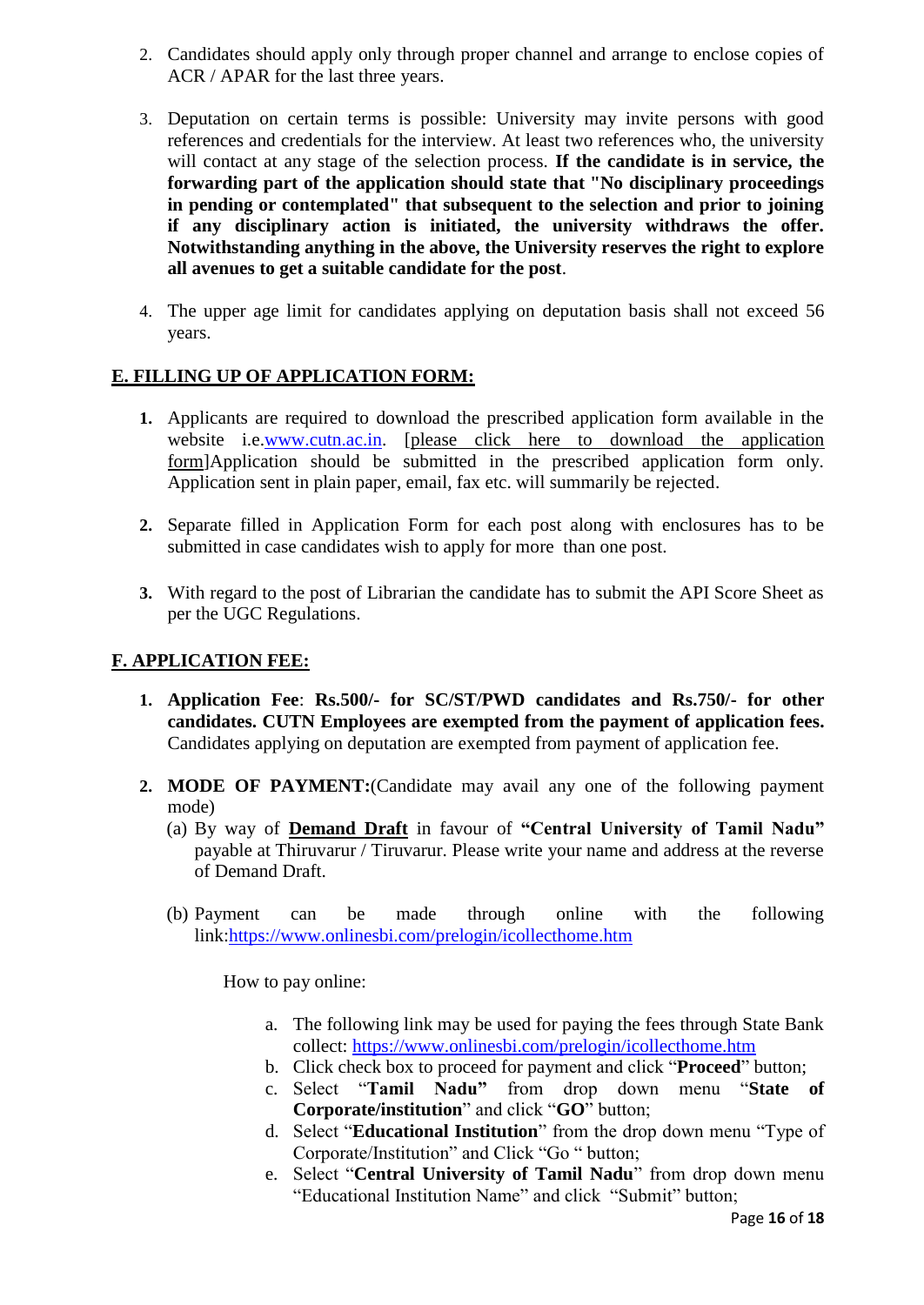- f. Select "Recruitment Application fee" from drop down menu and fill the columns;
- g. Columns with " \* " are mandatory to fill and click "Submit" button for payment through SBI Net Banking/State Bank ATM-cum-Debit Card or other Banks Net Banking or Credit Card / Debit card of other banks. Convenience charges will be applicable and shall be borne by the remitting person.

Note: The applicant has to take a print out of the receipt and attach along with the application form. The receipt number with the date of payment shall be entered in the application form on the space provided thereon.

- (i) The fee sent through Money Order, Indian Postal Orders, Crossed Cheques, Currency Notes and Treasury Challans will not be accepted by the University and such applications will be treated as without fee and will be summarily rejected.
- (ii) Separate Payment and filled Application Form along with enclosures have to be submitted for each post, in case a candidate wants to apply for more than one post.
- (iii) Applications not accompanied by the full prescribed fee will not be considered and summarily rejected. No representation against such rejection will be entertained.
- (iv) The fees once paid shall not be refunded / adjusted under any circumstances including administrative reasons.
- **3.** Applicants are advised to submit the applications to the University well in advance, without waiting till the last date to avoid postal delay or any other unforeseen problems.

### **G. HOW TO APPLY:**

- **1.** Application Form shall be filled-in by the applicant (either neat hand written or typed) and send to the University duly following the instruction given below:
	- (a) Affix full signature on the Application.
	- (b) Write the name of the post applied, candidate name and full postal address on the reverse of the Demand Draft without fail.
	- (c) Paste (do not staple/pin) a recent passport size colour photograph in the space provided on the application.
	- (d) Enclose self-attested photocopies (not originals) of certificates along with the application in support of your Date of birth, qualifications, experience, etc.,as mentioned in the application.
	- (e) Enclosures shall be arranged in chronological order (Payment Challan/Demand Draft Application form, SSLC, HSC, UG/PG/Typewriting Certificate/Short hand/Experiences etc)